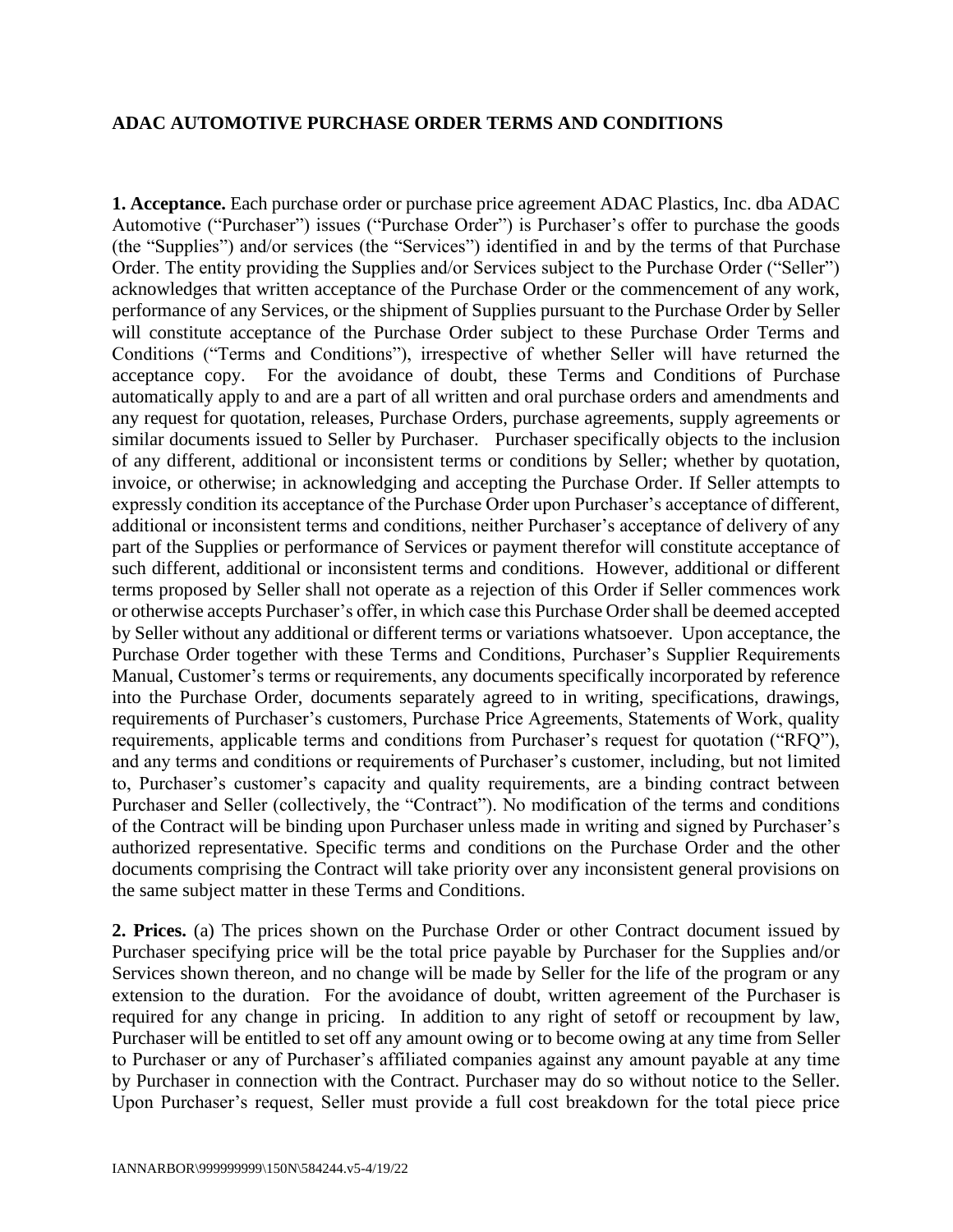payable by Purchaser for the Supplies and/or Services subject to any Contract. Prices will be fixed for service and replacement part requirements for a period of three (3) years after any applicable product program ends. Prices for service and replacement parts required after the initial three (3) year term will be adjusted only for actual material and packaging cost fluctuations. Seller shall provide detailed documentation supporting any such cost fluctuations. Any price changes, other than as provided in Subsections 2(b) and (c), will not take effect until agreed upon by Purchaser in writing.

(b) Seller must undertake continued efforts to increase efficiency and otherwise reduce costs for the Supplies and/or Services during the term of the supply relationship. Seller and Purchaser will conduct an annual price review to determine an appropriate decrease in price for the coming year. In anticipation of such review, Seller shall provide to Purchaser a price report by October 1 of each calendar year detailing how the price may be decreased in the coming calendar year (the "Price Report"). Purchaser will review Seller's Price Report and, if necessary, the parties shall meet to discuss the price decrease options for the coming calendar year. Otherwise, Purchaser may set the new price based on Seller's Price Report.

(c) Purchaser has the option during the term of the supply relationship to obtain an offer, in writing, from a third party, for delivery of the same or similar goods as the Supplies or same or similar services as the Services provided by Seller pursuant to the Purchase Order ("Third Party Offer"). Purchaser shall provide written notification of such Third Party Offer to Seller, setting out the conditions of the Third-Party Offer, including but not limited to, duration and quantity, but excluding the identity of the third party. The Seller shall then have thirty (30) days from receipt of the written notification to advise the Purchaser, in writing, whether it will match or decline to match the Third-Party Offer. If the Seller agrees to match the terms of the Third-Party Offer, then the applicable terms of the Contract shall be changed accordingly. If Seller decides not to match the Third Party Offer, then Purchaser shall have the right, but not the obligation, to purchase from the third party any portion of its requirements provided by Seller, and Purchaser's obligations to Seller and Seller's obligations to Purchaser shall be amended accordingly. If the Seller fails to provide written notice as set forth herein, it shall be deemed to have declined its right to match the Third-Party Offer. If Seller declines to match and Purchaser does not exercise its option to purchase from the third party, the Contract shall remain in effect without any amendments. If Seller declines to match the Third-Party Offer, and Purchaser exercises its right to purchase from the third-party, Purchaser shall have no further obligation or liability whatsoever to Seller for the portions that will no longer be purchased from Seller.

(d) Seller shall not at any time sell the same Supplies or provide the same Services to a different purchaser at prices below those applicable to Purchaser or under terms better than those applicable to Purchaser. Seller shall immediately disclose all such price changes to Purchaser. If Seller charges a different purchaser a lower price or provides better terms for the Supplies or Services, Seller shall immediately apply the lower price and/or better terms for the Supplies and Services under the Purchase Order. If the Seller reduces its prices to third parties during the term of the Contract, the Seller will correspondingly reduce the prices charged to Purchaser and reimburse Purchaser for any cost reduction from the date of the price change. If Seller fails to do so, Purchaser, at its option, may terminate the Purchase Order without any further liability.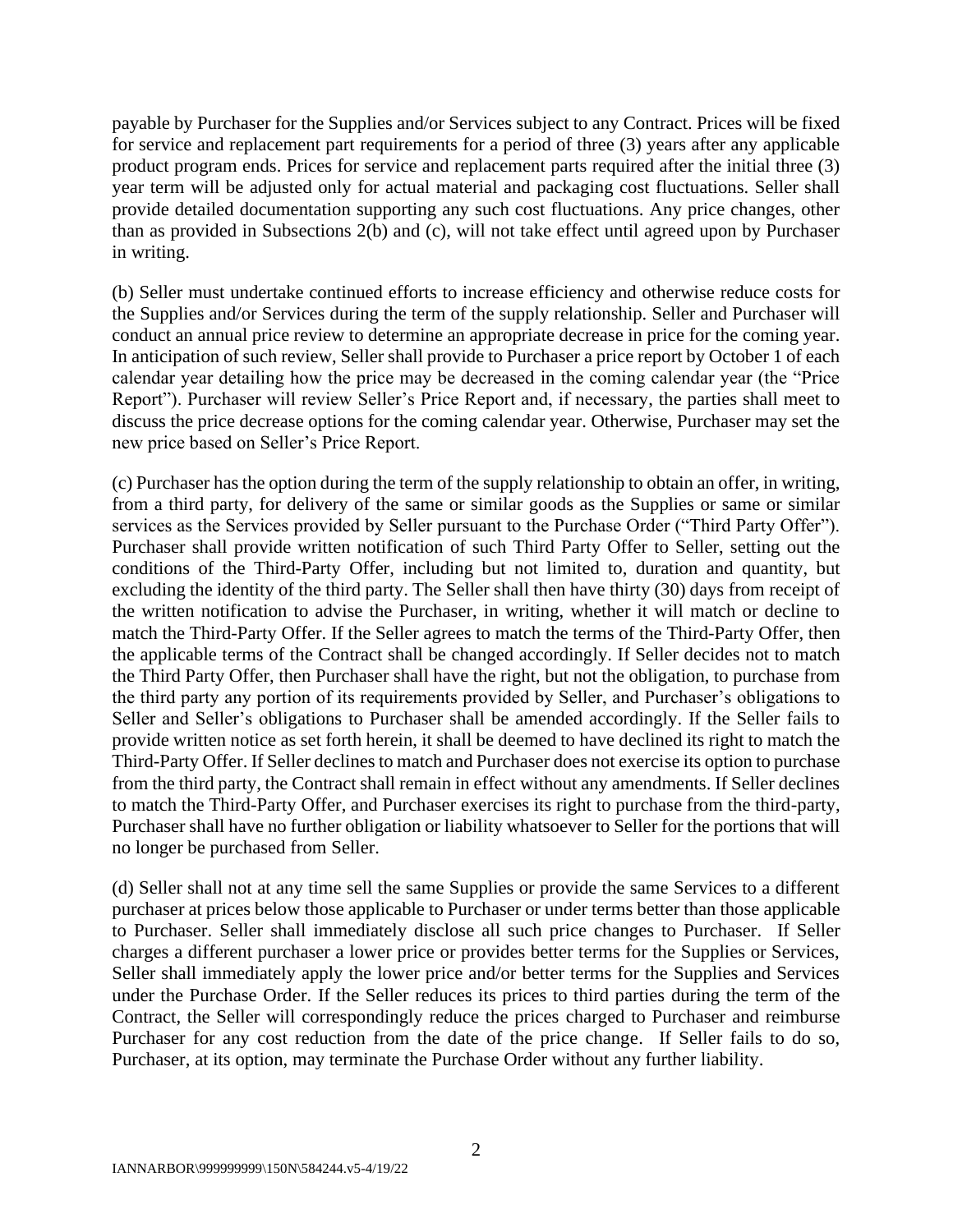(e) Credits or benefits resulting from the Contract, including trade credits, export credits or the refund of duties, taxes, or fees, belong to Purchaser. Seller will provide all information and certificates (including Certificates of Origin) necessary to permit Purchaser (or its Customers) to receive these benefits or credits.

**3. Quantities.** (a) Unless specifically stated otherwise on face of the Purchase Order and subject to Purchaser's termination rights, this Purchase Order is a requirements contract under which Purchaser will purchase all of its requirements (or, if multiple sourced, a specified percentage or range of Purchaser's requirements as stated on the face of the Purchase Order or otherwise conveyed to Seller) for the length of the applicable vehicle manufacturer's program production life (including extensions and model refreshes as determined by the vehicle manufacturer). If the preceding sentence is deemed insufficient by a Court to set a definitive term, the term of the Purchase Order shall be the anticipated time period for the program as set forth in Purchaser's RFQ documents together with an option granted to Purchaser to extend the term for any extension of the vehicle platform announced by the vehicle manufacturer. Accordingly, Seller must perform pursuant to the Purchase Order and may not reject a Material Release (as defined below) if the releases are within the quantities required by Purchaser plus a reasonable safety stock, as determined by Purchaser in its sole discretion. Seller agrees that it will be fully responsible for meeting all of Purchaser's requirements regardless of any quantity fluctuations. Seller must also provide, on an annual basis, verification, in a form acceptable to Purchaser, of its capacity to meet Purchaser's requirements for the following year of supply.

(b) Purchaser is required to purchase only those quantities identified as firm orders in subsequent material authorization releases, manifests, broadcasts, similar communications of required quantities to Seller, or other instructions delivered by Purchaser to Seller in connection with a Purchase Order ("Material Release"). Material Releases are an integral part of the Purchase Order, are governed by these Terms and Conditions, and are not independent contracts.

(c) Purchaser may provide Seller with volume or quantity forecasts or projections for the Supplies or Services, as identified on the face of the Purchase Order, or the anticipated duration of the program for which the Supplies are being produced. Seller acknowledges that the volume/duration projections, unlike a Material Release, are not binding on Purchaser. All such information is subject to change. Seller acknowledges that the volume/duration projections are based upon information supplied to Purchaser by Purchaser's customer and contain business variables and assumptions, some or all of which may change over time or may not have been accurate at the time that they were made or later. Purchaser makes no representation, warranty or guaranty of any kind or nature as to the accuracy of the volume/duration projections and Seller acknowledges: (i) it relies upon the volume estimate or projection at its own risk; and (ii) that the actual volumes/duration could be significantly less or more than what was projected and that no price adjustment will be made as a result of the differences between actual and projected volumes. Purchaser may purchase additional quantities of the listed Supplies at the prices set forth in this Purchase Order, including to bank or inventory Supplies, pursuant to Material Releases. Seller bears all risk with respect to such changes.

(d) If not otherwise specified in this Purchase Order, delivery of the Supplies shall be Ex Works (Incoterms 2010) Purchaser's designated facility. The risk of loss passes from Seller to Purchaser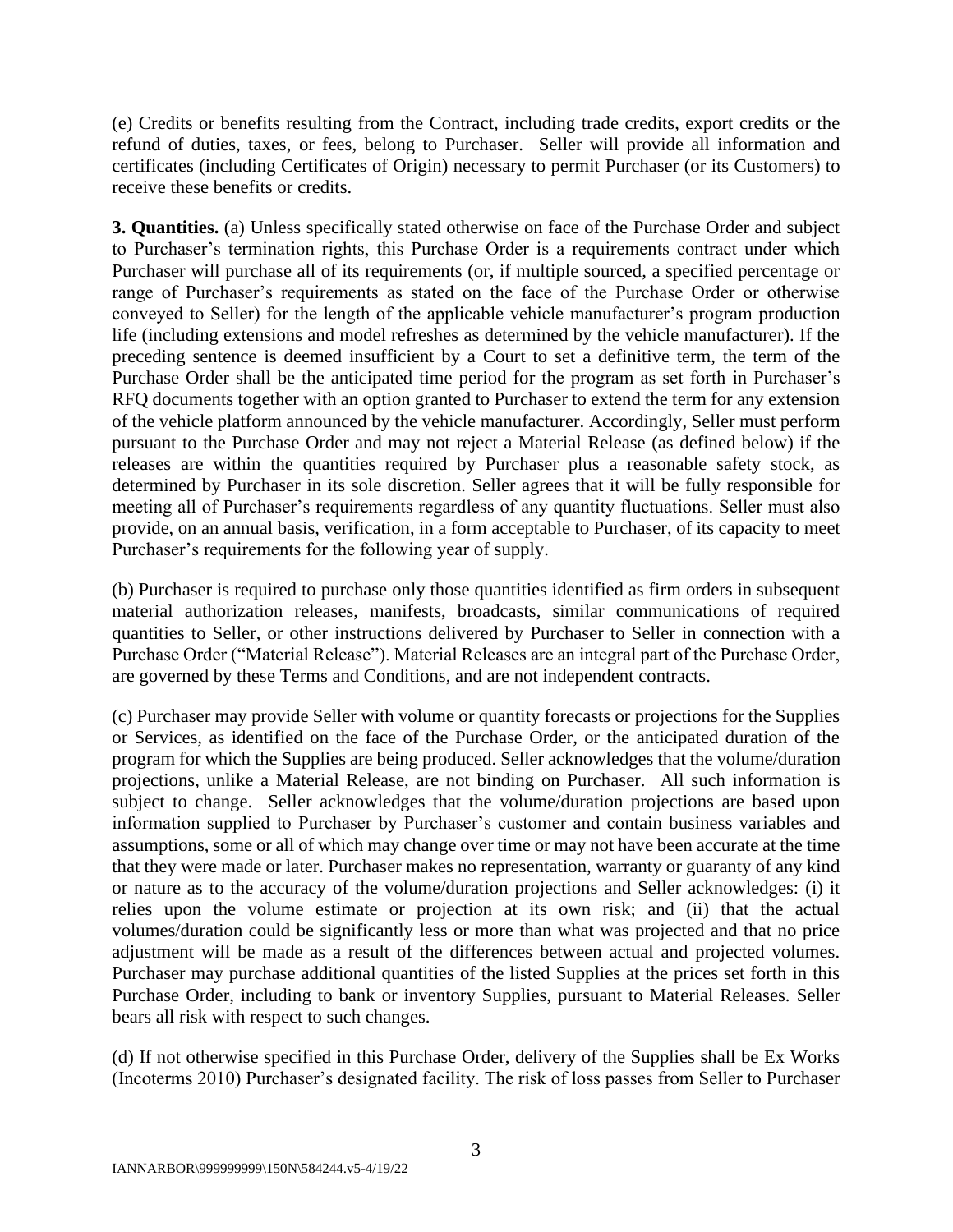upon delivery to Purchaser's designated facility in accordance with Incoterms, unless otherwise agreed to in writing by Purchaser.

(e) Time, quality, and quantities are of the essence under this Purchase Order. Seller agrees to 100% on-time delivery of the quantities, quality, and at the times specified by Purchaser, as set forth in this Purchase Order and related Material Releases, unless otherwise negotiated and agreed in writing by the parties. Failure to meet agreed delivery time, quality, and quantities shall be considered a material breach of this Purchase Order and Seller shall pay to Purchaser any damages or expenses imposed upon or incurred by Purchaser as a result of such breach. Seller agrees to meet all quality requirements set forth in any supplier quality manual, other applicable quality documentation, and quality control standards.

**4. Deliveries.** (a) Deliveries are to be made to Purchaser's plant in Michigan unless otherwise designated in the release. Deliveries will be made only on the dates and in the quantities and manner specified on schedules furnished by Purchaser. Purchaser will have no liability for payment for, nor will Purchaser be required to accept delivery of, Supplies delivered to Purchaser which are in excess of quantities specified in the delivery schedules or otherwise fail to meet delivery requirements. Seller has no authority to fabricate raw material releases. Purchaser may from time to time change or temporarily suspend shipping schedules, change means of transportation or otherwise temporarily suspend Seller's performance hereunder, by notifying Seller within a reasonable time in advance. Seller will pay whatever additional costs, expenses, consequential losses or damages Purchaser sustains due to Seller's untimely delivery or delivery of improper quantities. Purchaser shall be entitled to reject and return any improper deliveries, whether improper in quality or quantity, at any time, at Seller's sole expense.

(b) Seller will mail or provide by electronic means invoices with packing list and bill of lading or express receipt on day of shipment.

(c) Seller shall pay all premium freight costs over normal freight costs if expedited shipping methods are used to meet agreed upon delivery dates due to Seller's acts or omissions. Unless otherwise provided in the Purchase Order, Seller shall pay any costs incurred by Purchaser, including costs charged by Purchaser's customer(s) to Purchaser, as a result of Seller's failure to comply with shipping or delivery requirements. Purchaser shall not be liable for premium freight costs, unless specifically agreed to in advance, in writing, by Purchaser.

(d) Subject to Section 4, if Seller fails to timely make one or more deliveries, delivers or provides fewer or more goods than specified by Purchaser, fails to perform in accordance with a Purchase Order (including as to time) or otherwise fails in any aspect of a delivery, all damages and losses of every type (direct and indirect) suffered or incurred by Purchaser and their customers as a result, including but not limited to any premium or extra transportation costs, special damages, cost to obtain replacement goods or services, the impact on Purchaser's operations and overall business, and costs and expenses in efforts to mitigate the impact on Purchaser or its customers' business, will be immediately paid or, for expenses paid by Purchaser, reimbursed by Seller to Purchaser. \(e) Seller shall, in good faith, resolve any dispute, including, but not limited to, pricing, quality, design or delivery, without stopping, ceasing, or withholding any deliveries as required under the Agreement. For clarification, Seller shall continue deliveries during the discussion or resolution of any issues with Purchaser and shall not knowingly cause any supply disruption.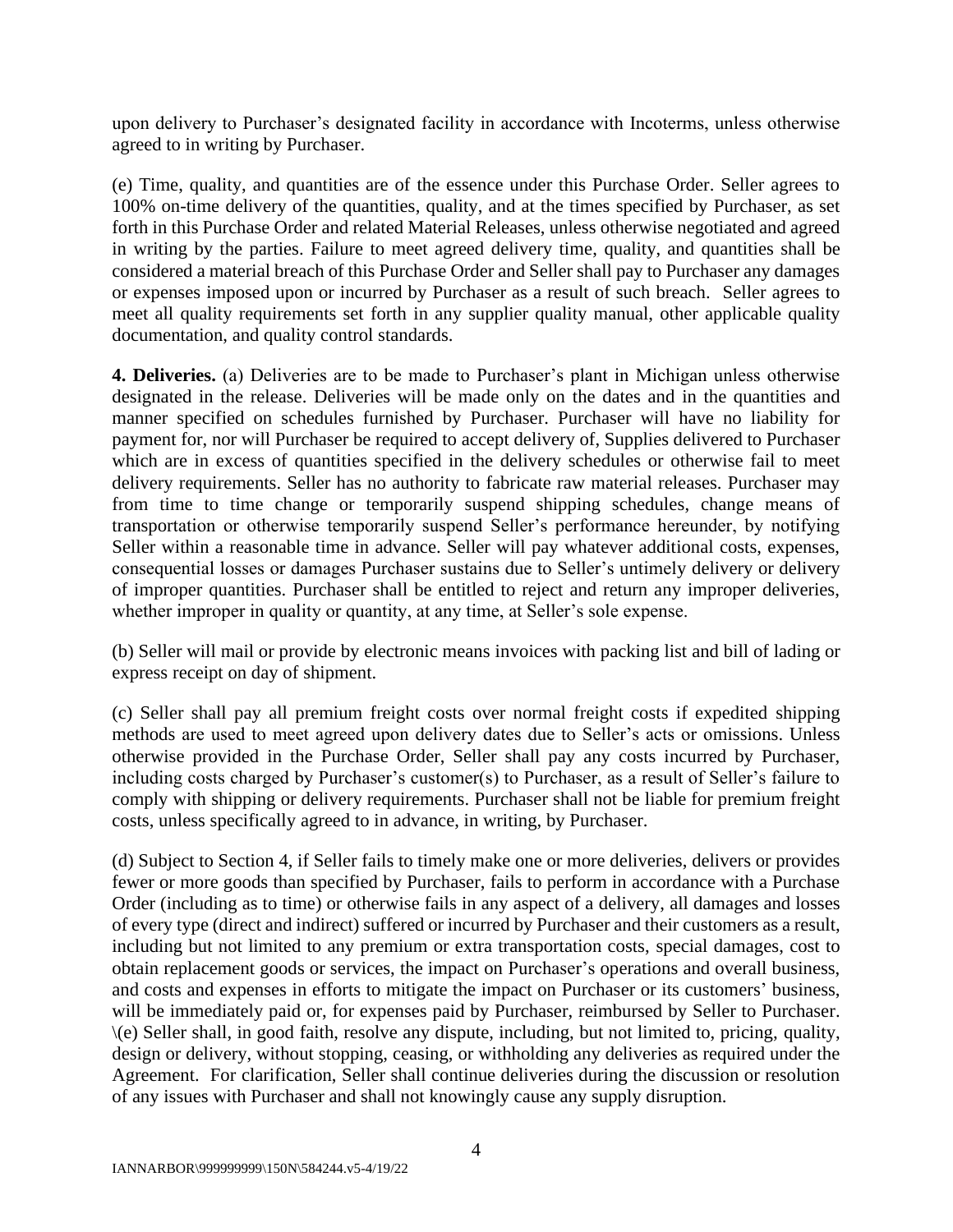**5. Packaging and Labeling.** All Supplies must be packaged in the manner specified by Purchaser and shipped in the manner and by the route and carrier designated by Purchaser. Purchaser will not be obligated to accept delivery of Supplies unless it is tagged or marked with Purchaser's part number and quantity on each package. Packing slips should be enclosed with all shipments showing order number, part number and quantity, and any other information requested by Purchaser. If Purchaser does not specify the manner in which the Supplies must be packaged, Seller will package the Supplies so as to avoid any damage in transit. If Purchaser does not specify the manner of shipment, route or carrier, Seller will ship the Supplies at the lowest possible transportation rates. Any additional freight, cartage or other costs incurred directly or indirectly as a result of Seller's failure to observe the conditions set forth in this Section will be for Seller's account. If the Supplies are not accompanied by a packing slip, Purchaser's count or weight will be conclusive. Seller will promptly provide Purchaser with, in the form requested by Purchaser, the identity and amount of all ingredients (and any changes in the ingredients) of the Supplies.

**6. Warranties.** (a) Seller expressly warrants and guarantees to Purchaser, to Purchaser's successors, assigns and Purchaser's customers, and to users of Purchaser's products, that all Supplies delivered to Purchaser will: (i) strictly comply with and conform to the specifications, standards, drawings, samples, descriptions, performance requirements, and revisions as furnished to or by Purchaser; (ii) conform to all applicable laws, orders, regulations, or standards in countries where the Supplies or vehicles or other products incorporating the Supplies are to be sold, including without limitation the National Traffic and Motor Vehicle Safety Act (and the Federal Motor Vehicle Safety Standards); (iii) be merchantable and free of defects in design, materials and workmanship and be of the highest quality; (iv) be selected, designed, manufactured, and assembled by Seller based upon Purchaser's intended use and be fit, safe, and sufficient for the purposes intended by Purchaser; (v) be free and clear of all liens and encumbrances; and (vi) to the extent that the Supplies contain software delivered to Purchaser, not contain any undisclosed features or any "back door," "time bomb," "Trojan horse," "worm," "drop dead device," "virus," or other computer software routines or hardware components designed to (1) permit access or unauthorized use of either the Software or Buyer's computer systems, (2) disable, damage or erase the software or data, or (3) perform any other such actions, and the software shall not contain preprogrammed preventative routines or similar devices which prevent Purchaser from exercising the rights granted under Contract and/or from utilizing the software for the purpose for which it was designed. The foregoing warranties are in addition to those available to Purchaser in law or equity.

(b) The warranty period is the longest of: (i) the warranty period offered by Purchaser to Purchaser's customer accruing from the date Purchaser delivers the Supplies to its customer; (ii) the warranty period provided by applicable law; (iii) the warranty period offered by Purchaser's customer to end-users for the products into which the Supplies are incorporated, regardless of the time of acceptance of the Supplies; or (iv) the expiration of any specific warranty period or performance standard provided in any document incorporated by reference into the Contract, including in Purchaser's specifications or quality standards.

(c) At Purchaser's request, Seller shall fully participate at its own expense in any root cause investigation or analysis conducted by Purchaser and/or Purchaser's customer relating in any manner to the failure of the Supplies and shall provide all information requested by Purchaser concerning the Supplies. In the event that the root cause analysis of a warranty failure is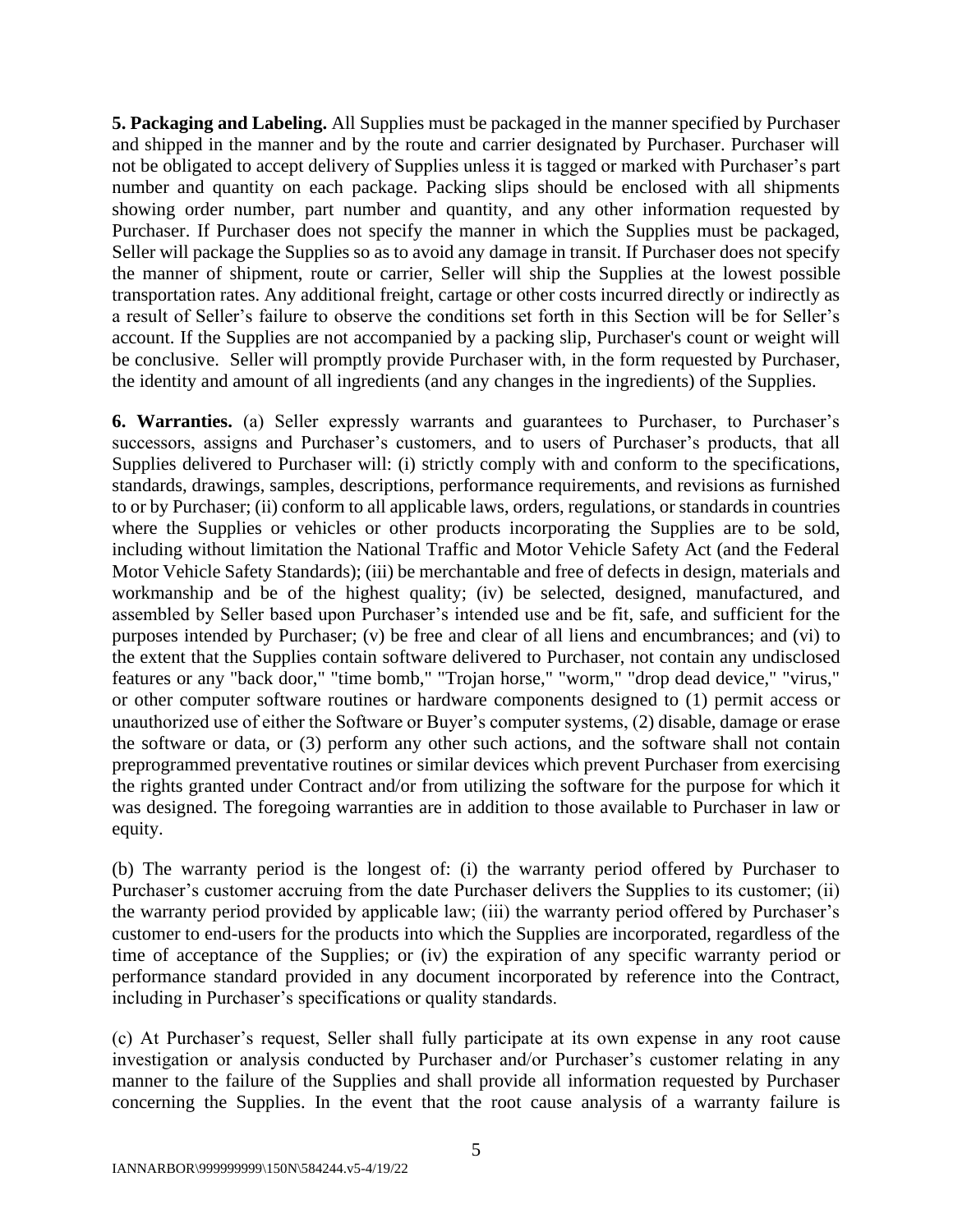inconclusive but implicates the Supplies, the extent of Seller's liability to Purchaser will be based upon a good faith allocation by Purchaser of the responsibility for the warranty failure.

(d) In the event that Purchaser or Purchaser's customer (or ultimately the vehicle manufacturer) voluntarily or pursuant to a government mandate, makes an offer to end-users to provide remedial action to address a defect or non-conforming condition of the Supplies (or any of Purchaser's products incorporating the Supplies), in connection with a recall campaign, service action or other corrective action, the warranty shall continue for such time period as may be dictated by Purchaser's customer, the government unit, or related law or regulation.

(e) Seller warrants that it will conform to all quality control, validation, testing and other industry standards and inspection systems as established or directed by Purchaser and its Customer with no change Price. To the extent any industry standards, Purchaser's standards, policies or systems are amended, supplemented or replaced, Seller's obligations under this Contract shall automatically be amended.

**7. Seller Quality and Development; PPAP; Parts Identification.** (a) Seller will conform to the quality control standards and inspection systems that are established or requested by Purchaser, including standards and requirements set forth in Purchaser's quality manual or Supplier Requirements Manual, and (to the extent directed or requested by Purchaser), those established by Purchaser's customer. Moreover, unless otherwise agreed in writing, Seller shall conduct its operations in compliance with the latest edition of International Automotive Task Force (IATF) 16949 "Quality management system requirements for automotive production and relevant service parts organizations" or equivalent industry standard.

(b) Seller will also participate in supplier quality and development programs of Purchaser, and (to the extent directed by Purchaser) Purchaser's customer that apply to the Supplies described in the Purchase Order. (c) Seller agrees to meet the full requirements of industry Production Part Approval Processes ("PPAP") as specified by Purchaser and (as applicable) Purchaser's customer, and agrees to present this information to Purchaser upon request, at Level 3 or the level expressly requested, unless otherwise specifically agreed by Purchaser in writing.

(d) Upon PPAP approval for the Supplies, Seller must continue to manufacture the Supplies in strict compliance with the PPAP approval and may not change or alter design or manufacture in any manner, including but not limited to: (i) any third party supplier to Seller of the Services, raw materials or Supplies used by Seller in connection with its performance under the Purchase Order, (ii) any facility from which Seller and/or any such third party supplier operates and that relates in any way to the Supplies, or to Services, raw materials or Supplies used by Seller in connection with performance under the Purchase Order, (iii) the price of any Supplies covered by the Purchase Order, (iv) the nature, type or quality of any Services, raw materials or Supplies used by Seller or its suppliers in connection with the Purchase Order, (v) the fit, form, function, appearance or performance of any Supplies covered by the Purchase Order, or (vi) any production method, or any process or software, or any production equipment used in the production or provision of, or as part of, any Supplies under the Purchase Order. Seller acknowledges that any change in the Supplies from the approved PPAP level may materially and detrimentally affect the functionality of Purchaser's products which incorporate the Supplies and may also affect the safe or required operation of the vehicle in which the Supplies are ultimately installed.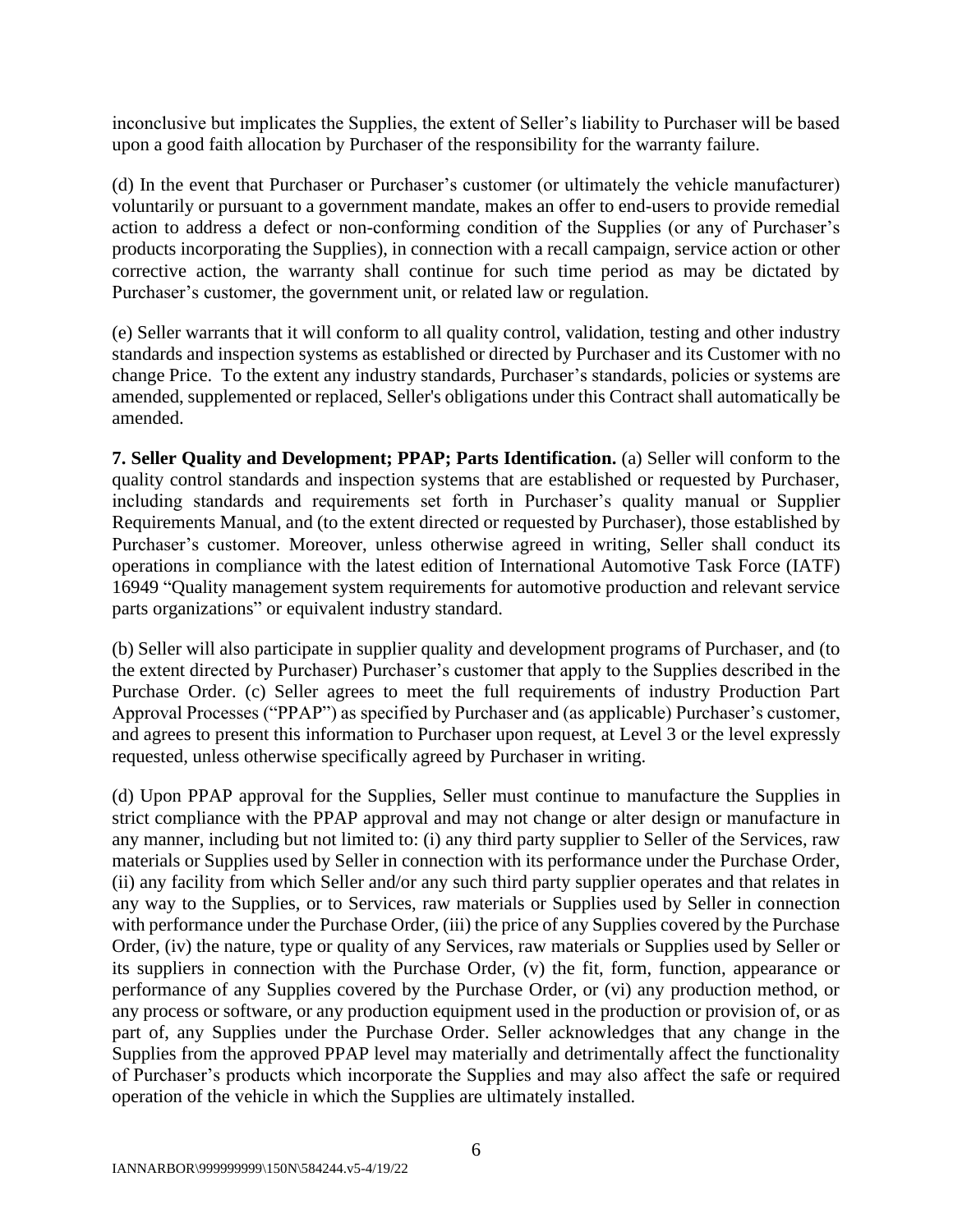(e) Seller must seek approval from Purchaser for changes in the materials, process or manufacture of the Supplies after PPAP approval. Purchaser may deny approval for any such change for any reason. As a condition precedent to seeking any change or PPAP deviation from Purchaser, Seller must: (i) agree to pay all of the costs involved in re-PPAPing the Supplies, including any testing which may reasonably be requested by Purchaser and/or Purchaser's customer; (ii) agree not to charge more than the price on the Purchase Order or, if the manufacturing costs decrease as a result of the changes, pass through the decreased price to Purchaser; (iii) agree that all future price decreases previously agreed to by Seller will be implemented; (iv) manufacture a bank of already PPAPed Supplies in such quantities as Purchaser may require for a successful transition; (v) support Purchaser in re-PPAPing the Supplies; (vi) abide by the decision of the vehicle manufacturer whether to allow deviation from PPAP as final and binding; and (vii) fulfill all of the requirements imposed by the vehicle manufacturer and/or Purchaser's customer on Purchaser including, without limitation, payment and/or reimbursement to Purchaser for any cost reductions.

(f) All Supplies shall permanently bear Purchaser's part number and name or code name, Seller's part number, and Seller's date of manufacture, unless otherwise agreed by Purchaser in writing. 8. Remedies. Nothing herein will exclude any other rights or remedies to which Purchaser is otherwise entitled by law. Seller will pay all costs, including reasonable attorney's fees, incurred by Purchaser in enforcing the terms of the Contract.

**8. Non-Conforming Supplies.** (a) Payment for Supplies shall not constitute acceptance of nonconforming Supplies and will not limit or affect any rights or remedies of Purchaser.

(b) If Supplies are rejected by Purchaser, or if acceptance is revoked, the quantities under the Purchase Order will be reduced unless Purchaser otherwise notifies Seller. Following rejection, Seller shall, without prejudice to any other right or remedy of Purchaser, at Purchaser's sole discretion and at Seller's sole expense: accept return of the Supplies to Seller or repair or replace the Supplies with conforming Supplies.

(c) Promptly upon learning of defective or non-conforming Supplies, Seller will develop, document and implement corrective actions in accordance with all applicable quality control policies and standards of Purchaser and its Customers, and subject to the satisfaction of the Purchaser.

(d) Seller will immediately notify Purchaser in writing when it becomes aware of any ingredient, component, design or defect in the Supplies that is or may become harmful to persons or property. In the case of software, Seller will notify Purchaser of any software flaw, defect, vulnerability, or related risk of exploit within twenty-four (24) hours.

(e) The Seller is liable for all direct, incidental and consequential damages, losses, costs, and expenses incurred by the Purchaser resulting from Seller's failure to deliver conforming Supplies, even if the Seller has cured the failure. This includes but is not limited to compensating Purchaser for any amounts charged by Customer(s) to Purchaser; all costs of containment, sorting, repair, replacement, cure or cover, in such amount as reasonably determined by Purchaser; and all costs of any recall campaign, corrective service action, or other voluntary or involuntary action in which Purchaser or any Customer participates related to the non-conformity.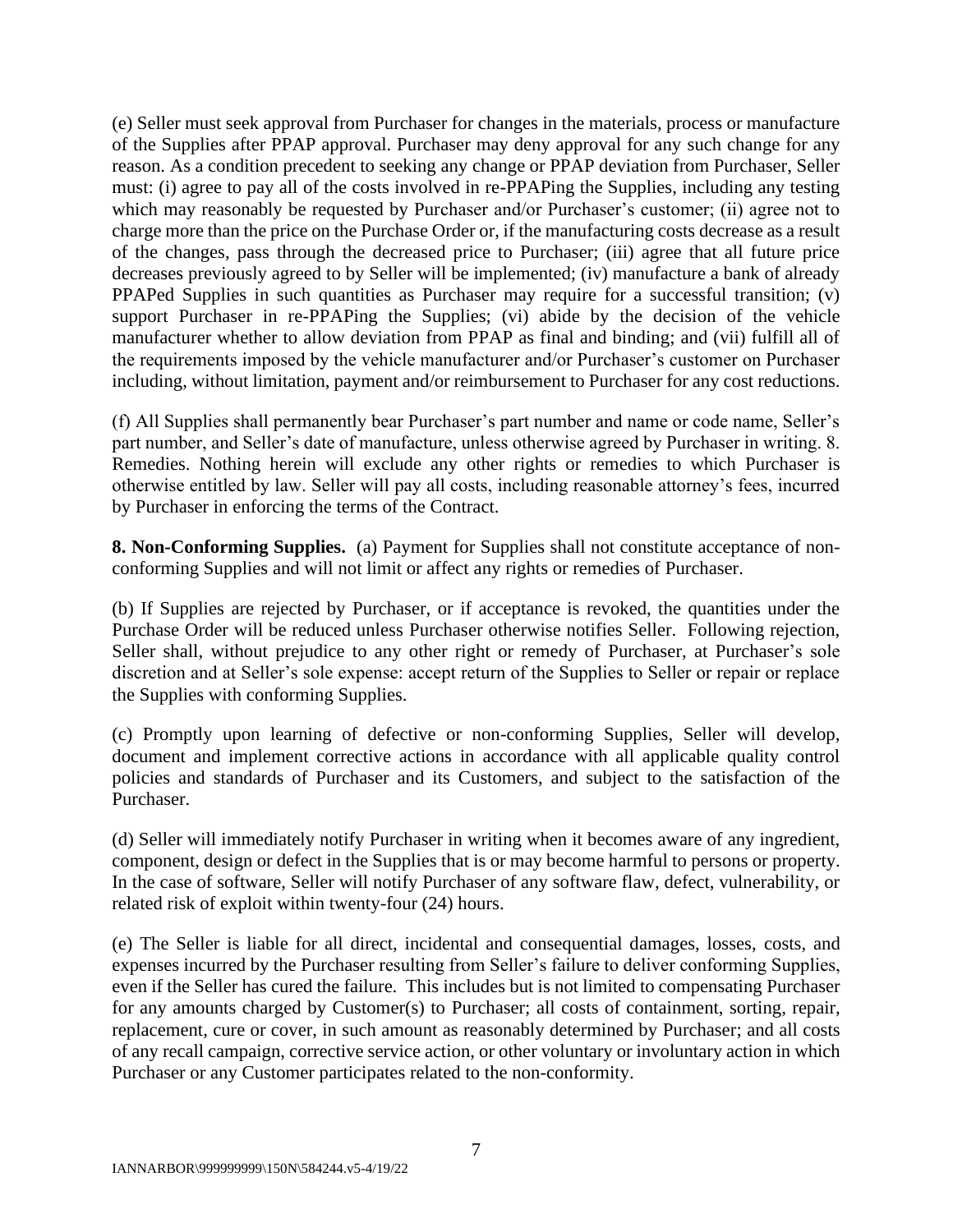(f) If Purchaser, within the Warranty Period, notifies Seller of any software defect, nonconformance, or breach of the foregoing warranty, Seller will, at Purchaser's option, repair, reflash, or replace the defective Software at its sole expense. The Warranty Period will extend by a period equal to any periods during which the Software fails to conform to the foregoing warranty.

**9. Changes.** (a) Purchaser reserves the right to change the Supplies, including the design, specifications, engineering level, materials, packaging or testing requirements. Seller will promptly make any such change without regard to whether Purchaser and Seller have reached agreement on an adjustment of the price or other terms.

(b) Seller will not make any change to the Supplies except at Purchaser's written instruction or with Purchaser's written approval. If Seller learns of a possible change to the Supplies that may reduce costs, improve quality, or otherwise be beneficial to Purchaser, Seller shall inform Purchaser of the possible change.

(c) Seller may request a change-based price adjustment, not to exceed the change in Seller's actual and reasonable costs incurred or to be incurred as a result of the change. Seller shall timely provide Purchaser with detailed information regarding reasonable price changes to manufacture products. Seller's request shall be submitted within thirty days of Purchaser's direction of a change and shall be supported by necessary documentation and analyses. The Purchaser and the Seller will negotiate in good faith on an equitable adjustment of price (up or down) or other relevant terms.

**10. Inspections, Audits and Review.** (a) All Supplies and/or Services supplied hereunder will be subject to Purchaser's rights of inspection and rejection. Rejected Supplies will be held for Seller's instruction and at Seller's risk and, if requested by Seller, will be returned for credit or refund at Seller's expense. Rejected Supplies will not be replaced except when specifically ordered by Purchaser in writing. Purchaser reserves the right, upon request, to inspect the Supplies on Seller's premises. Purchaser will have the right to make use of defective Supplies in such manner as it deems advisable when necessary to meet Purchaser's contractual obligations to its customers, without waiving any right or remedy which Purchaser may have with respect to such materials. Payment prior to inspection will not be deemed a waiver of Purchaser's right to inspect and reject or revoke acceptance. Neither inspection, testing, acceptance nor use of material (or the absence thereof) will be deemed a waiver of Purchaser's right to revoke acceptance with respect to Supplies containing latent defects or otherwise affect Seller's warranties for the Supplies.

(b) Purchaser may enter Seller's facility, or any facility of Seller's suppliers, at any time to inspect the facility, systems, Supplies, materials, documents, papers, records and any of Purchaser's property related to the Purchase Order. Purchaser's inspection does not relieve Seller of any of its responsibilities or warranties. Purchaser's right to conduct any inspection, audit or review under this section or otherwise is at its sole discretion. Purchaser has no obligation to Seller to conduct any inspection, audit or review and Purchaser's decisions as to whether, how and when to conduct any inspection, audit or review does not modify or relieve Seller of any obligations under the Purchase Order, does not give rise to any liability of Purchaser to Seller and is without prejudice to any rights or remedies available to Purchaser.

(c) Upon reasonable notice to Seller, either Purchaser or its Customers (or a third party designee) may audit Seller's production facility, Supplies and any other Purchaser property (including all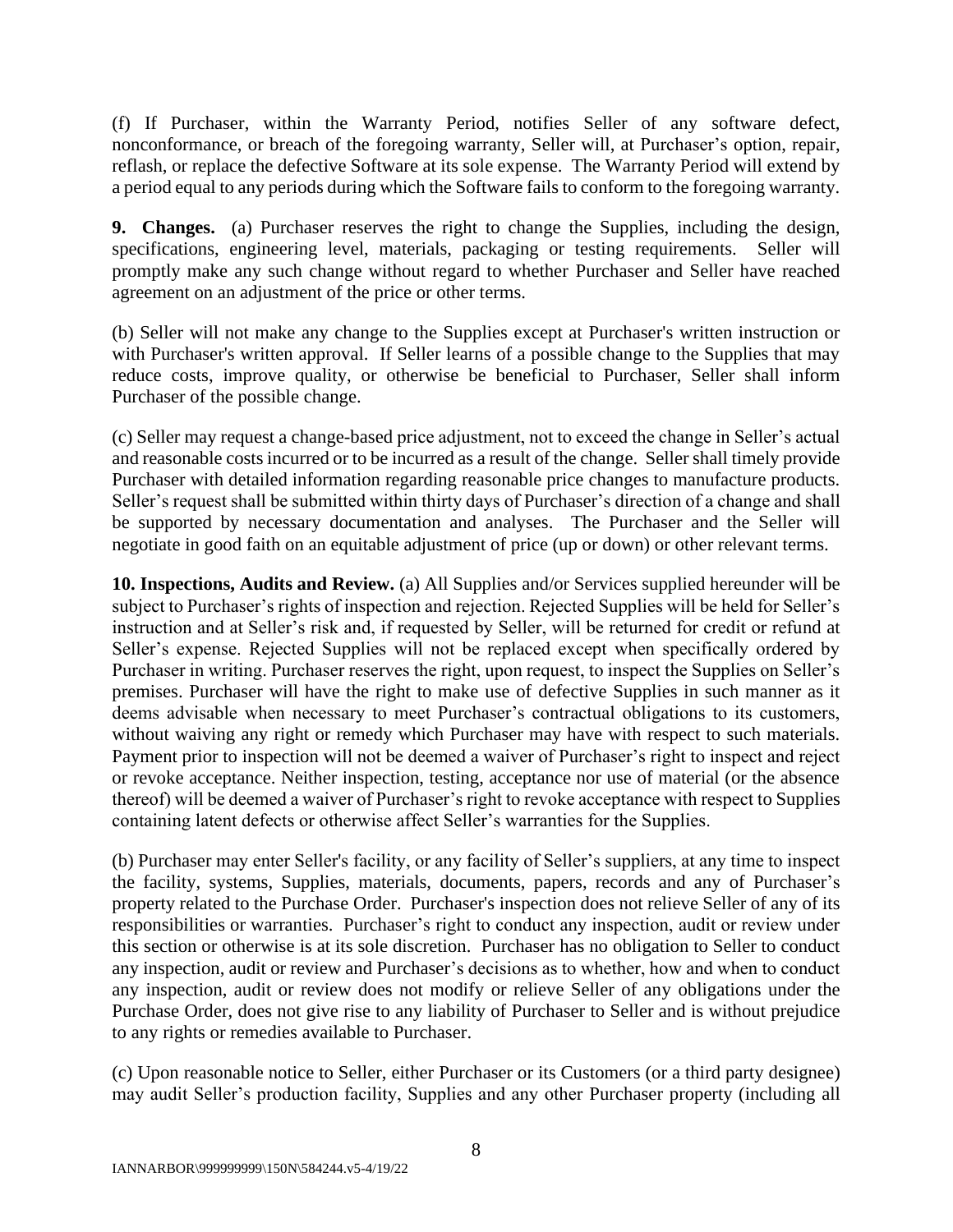pertinent documents, data and other information) related to the Purchase Order at facility for the purpose of verifying Seller's costs and its compliance with its obligations under the Purchase Order. Seller shall provide, without additional charge, all reasonable facilities and assistance.

(d) Purchaser may, in its sole discretion, determine that it is necessary to perform remedial work or rework, and shall notify Seller of that requirement. If Seller elects to perform the remedial work, at its expense, Seller must promptly notify the Purchaser of its election (but in no event later than 48 hours following the Purchaser's notice), subject to the Purchaser's determination that Seller is capable of performing the remedial work. If Seller does not elect to perform, or the Purchaser determines Seller is not capable of performing the remedial work, or if additional thirdparty inspection is necessary, the Purchaser may elect to have the remedial work or inspection performed by a third party, at Seller's expense. Purchaser, at its election, may set off the expense of such remedial work or inspection against the amounts otherwise due to Seller or charge Seller separately. The Purchaser is not deemed to have accepted any rejected item unless and until such item is fully repaired in accordance with the requirements and the Agreement and such item is specifically accepted in writing after completion of all remedial work.

(e) Upon reasonable notice to Seller, Purchaser or a third party designated by Purchaser may review the financial condition of Seller and its affiliates. Seller will fully cooperate in such review and will promptly provide copies of or access to requested documents, including without limitation financial records and statements, forecasts, business plans, banking contacts and loan documents, and will make its financial managers available for discussions during reasonable business hours. Purchaser and any designated third party will keep confidential any nonpublic information about Seller obtained in a financial review and use such information only for purposes of the review, except as needed to enforce the Purchase Order.

**11. Termination for Breach or Nonperformance.** Purchaser reserves the right to terminate all or any part of the Contract, without liability to Purchaser, if Seller: (a) repudiates or breaches any of the terms of the Contract, including Seller's warranties; (b) fails to perform Services or deliver Supplies as specified by Purchaser; or (c) fails to make progress so as to endanger timely and proper completion of Services or delivery of Supplies; and, Seller does not correct such failure or breach within ten (10) days (or such shorter period of time if commercially reasonable under the circumstances) after the receipt of notice from Purchaser specifying such failure or breach. Seller will be liable to Purchaser for damages resulting from Seller's breach or nonperformance, including consequential and incidental damages and reasonable attorney's fees.

**12. Termination for Convenience.** (a) In addition to any other rights of Purchaser to cancel or terminate the Contract, Purchaser may, at its option, immediately terminate all or any part of the Contract at any time by giving written notice to Seller, notwithstanding the existence of any event of force majeure as defined in this Contract.

(b) Upon receipt of notice of termination, and unless otherwise directed by Purchaser, Seller will: (i) terminate promptly, but in no case longer than three days from receipt of the notice of termination, all work under the Purchase Order; (ii) transfer title and deliver to Purchaser the finished Supplies, the work in process, and the parts and materials that Seller produced or acquired in accordance with the terms and conditions of this Purchase Order and which Seller cannot use in producing Supplies for itself or for others; (iii) verify and settle any claims by subcontractors for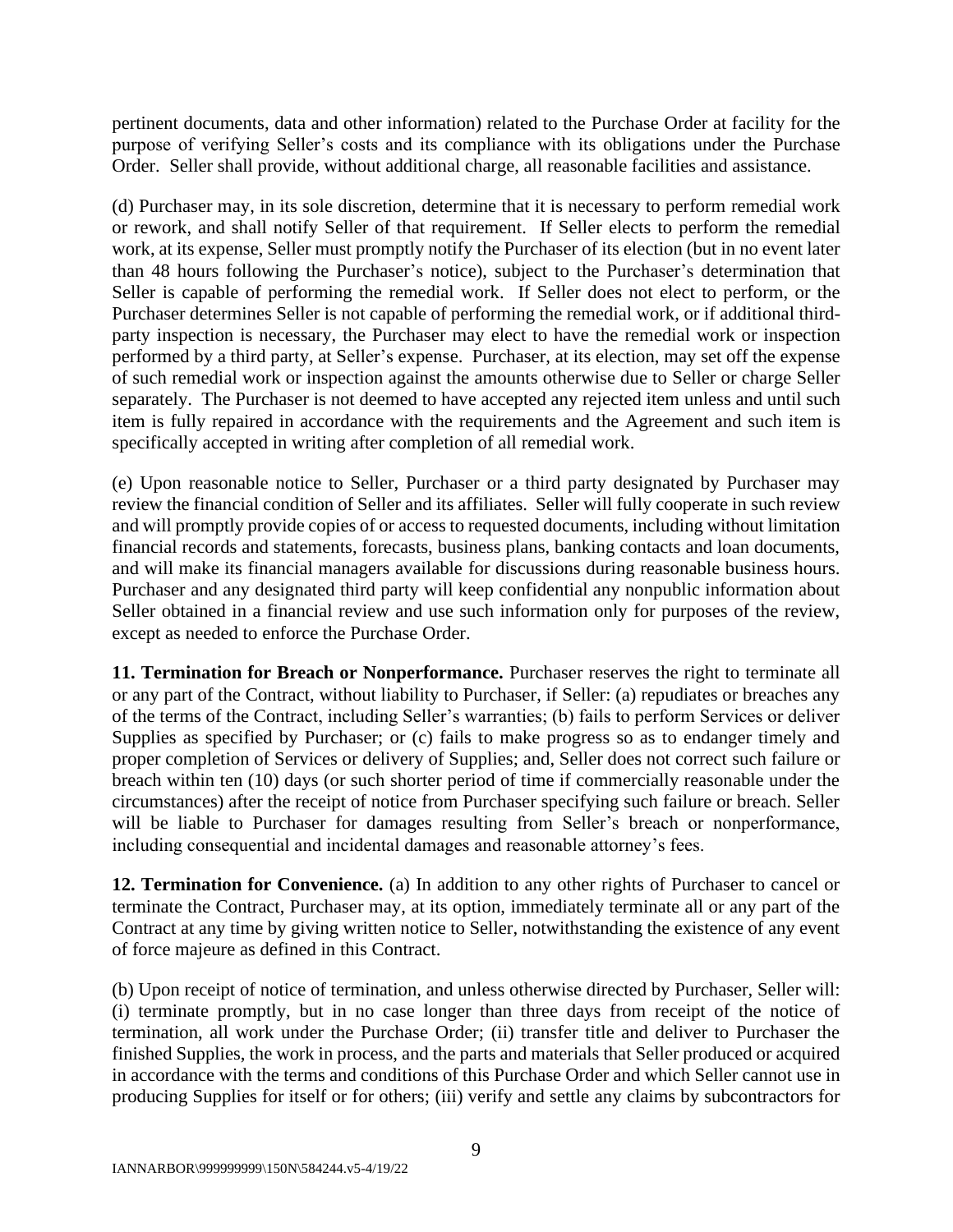actual costs made unrecoverable by the termination and ensure the recovery of materials in subcontractor's possession; (iv) take actions reasonably necessary to protect property in Seller's possession in which Purchaser has an interest until disposal instruction from Purchaser has been received; and (v) upon Purchaser's reasonable request, cooperate with Purchaser in transferring the production of the Supplies to a different supplier.

(c) Upon termination by Purchaser under this Section, Purchaser's obligation to Seller will be limited solely to the following: (i) the Purchase Order price for all finished Supplies that conform to the requirements of the Contract and were not previously paid for; and (ii) Seller's reasonable actual cost of work-in-process and the parts and materials transferred to Purchaser in accordance with Subsection (b)(ii) above that were acquired based on Material Releases. NOTWITHSTANDING ANYTHING TO THE CONTRARY, PURCHASER SHALL HAVE NO OBLIGATION FOR AND SHALL NOT BE REQUIRED TO MAKE PAYMENTS TO SELLER, DIRECTLY OR ON ACCOUNT OF CLAIMS BY SELLER'S SUBCONTRACTORS, FOR LOSS OF ANTICIPATED PROFIT, FAILURE TO REALIZE ANTICIPATED PRODUCTION VOLUMES, REVENUES ON SAVINGS, UNABSORBED OVERHEAD, INTEREST ON CLAIMS, PRODUCT DEVELOPMENT AND ENGINEERING COSTS, TOOLING, FACILITIES AND EQUIPMENT REARRANGEMENT COSTS OR RENTAL, UNAMORTIZED DEPRECIATION COSTS, FINISHED GOODS, WORKIN-PROCESS OR RAW MATERIALS THAT SELLER FABRICATES OR PROCURES IN AMOUNTS THAT EXCEED THOSE AUTHORIZED IN THE MATERIAL RELEASES, AND GENERAL ADMINISTRATIVE BURDEN CHARGES FROM TERMINATION OF THE PURCHASE ORDER, UNLESS OTHERWISE EXPRESSLY AGREED TO ON THE FACE OF A PURCHASE ORDER OR IN A DOCUMENT EXPRESSLY INCORPORATED INTO THE PURCHASE ORDER BY REFERENCE AND SIGNED BY PURCHASER.

(d) Purchaser's obligation upon termination under this Section shall not exceed the obligation Purchaser would have had to Seller in the absence of termination.

(e) Seller will furnish to Purchaser, within thirty (30) days after the date of termination (or such shorter period as may be required by Purchaser's customer), its termination claim, which shall consist exclusively of the items of Purchaser's obligation to Seller that are listed in this Section. Purchaser may audit Seller's records before or after payment to verify amounts requested in Seller's termination claim.

(f) Purchaser will not have any obligation to make any payments to Seller if Purchaser terminates Purchaser's obligations under the Purchase Order because of a default or breach by Seller, or if Purchaser's customer takes action that leads to either an end to the program life or an end to the need for the Supplies.

**13. Limitation on Purchaser's Liability – Statute of Limitations.** IN NO EVENT WILL PURCHASER BE LIABLE FOR LOSSES BASED UPON ANTICIPATED PROFITS OR DIMINUTION IN VALUE OR FOR INCIDENTAL, CONSEQUENTIAL, SPECIAL, INDIRECT, PUNITIVE OR EXEMPLARY DAMAGES. Purchaser's liability on any claim of any kind for any loss or damage arising out of or in connection with or resulting from the Contract or from the performance or breach thereof will in no case exceed the price allocable to the Supplies or Services or unit thereof, which gives rise to the claim. Purchaser will not be liable for penalties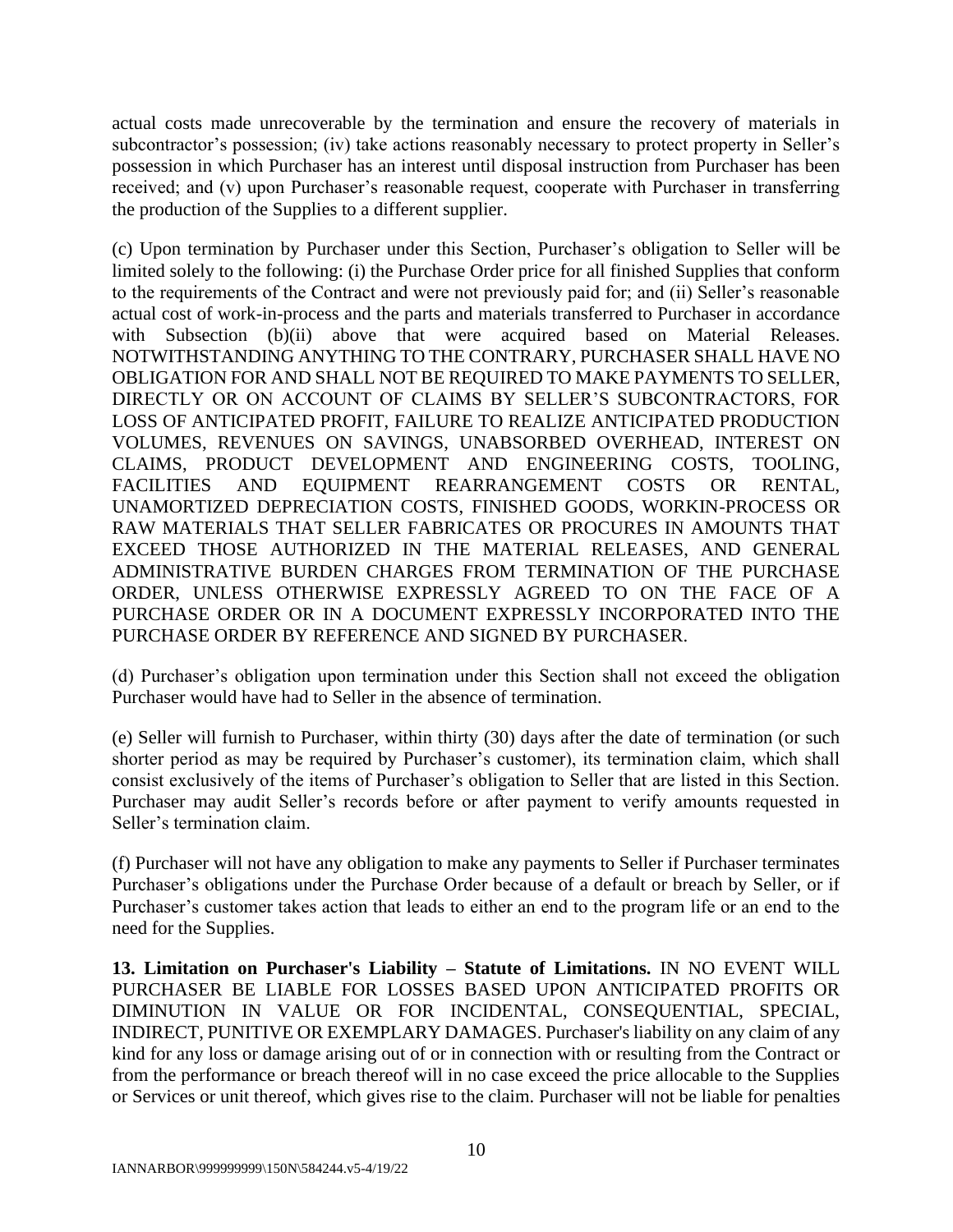of any description. Any action resulting from any alleged breach on the part of Purchaser as to the Supplies or Services delivered hereunder must be commenced within one (1) year after the cause of action has accrued. Any action not commenced within such one (1) year period will be barred.

**14. Seller's Property.** Unless otherwise agreed to by Purchaser, Seller, at its expense, will furnish, keep in good condition, and replace when necessary all machinery, equipment, tools, dies, jigs, gauges, fixtures, molds, patterns and other items ("Seller's Property") necessary for the production of the Supplies. The cost of changes to Seller's Property necessary to make design and specification changes authorized by Purchaser will be paid for by Purchaser. Seller will insure Seller's Property with full fire and extended coverage insurance for its full replacement value. Upon the termination of the Contract for any reason, Seller grants Purchaser an irrevocable option to take possession of and title to Seller's Property that is special for the production of the Supplies upon payment to Seller of its net book value less any amounts Purchaser has previously paid to Seller for the cost of such items; provided, however, that this option will not apply to any item of Seller's Property that is used to produce goods that are the standard stock of Seller or to produce a substantial quantity of like goods that are being sold by Seller to others.

**15. Purchaser's Property.** All drawings, specifications, supplies, materials, tools, jigs, dies, gauges, molds, templates, patterns, equipment and other items furnished by Purchaser, either directly or indirectly, to Seller to perform the Contract, or for which Seller has been reimbursed by Purchaser, will be and remain the property of Purchaser or Purchaser's customers, as the case may be, and held by Seller on a bailment basis ("Purchaser's Property"). Seller will bear the risk of loss of and damage to Purchaser's Property. Purchaser's Property will at all times be properly housed and maintained by Seller, at its expense, will not be used by Seller for any other purpose other than the performance of the Contract, will be deemed to be personal property; will be conspicuously marked by Seller as the property of Purchaser or of Purchaser's customers; will not be commingled with the property of Seller or with that of a third person; and will not be moved from Seller's premises without Purchaser's prior written approval. Purchaser has the right to enter Seller's premises at all reasonable times to inspect Purchaser's Property and Seller's records with respect thereto. Upon the request by Purchaser, Purchaser's Property will be immediately released to Purchaser or delivered to Purchaser by Seller, either (a) FOB the carrier selected by Purchaser to transport such property, or (b) to any location specified by Purchaser, in which event Purchaser will pay to Seller the reasonable costs of delivering Purchaser's Property to such location. When permitted by law, Seller waives any lien or other rights that Seller might otherwise have on any of Purchaser's Property for work performed on such property or otherwise.

**16. Confidentiality.** (a) All specifications, documents, and prototype articles delivered by Purchaser to Seller are the property of Purchaser or its Customer. They are delivered solely for the purpose of Seller's performance of the Contract and on the express condition that neither they nor the information contained therein will be disclosed to others nor used for any purpose other than in connection with the Contract without the prior express written consent of the Purchaser. Seller agrees to safeguard and shall use all reasonable efforts to protect, secure and prevent disclosure of all such specifications, documents and articles (including implementation of policies and procedures to prevent hacking of its information systems and databases), consistent with those used in the protection of its own proprietary information of a similar nature but not less than industry standard. Such specifications, documents, and articles are to be returned to Purchaser promptly upon its written request. Such request may be made at any time during or after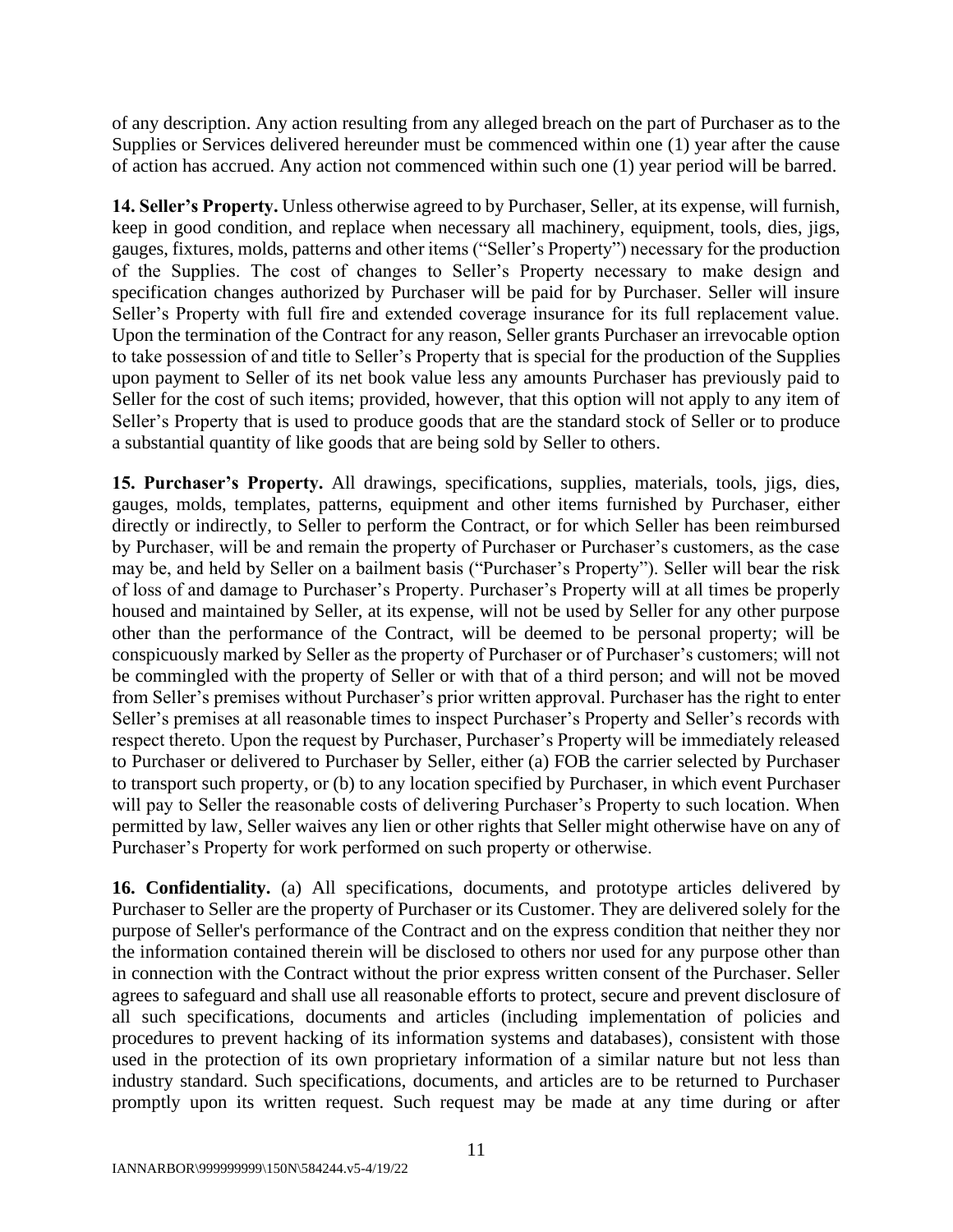completion of Seller's performance. The obligations under this Section will survive the cancellation, termination, or completion of the Contract.

(b) The restrictions and obligations of this Section will not apply to information that: (a) is already publicly known at the time of its disclosure by Purchaser; (b) after disclosure by Purchaser it becomes publicly known through no fault of Seller; or (c) Seller can establish by written documentation was properly in its possession prior to disclosure by Purchaser or was independently developed by Seller without use of or reference to Purchaser's information. Notwithstanding anything to the contrary in the Purchase Order, any confidentiality or nondisclosure agreement between the parties that predates the Contract will remain in effect except as expressly modified by the Purchaser Order or this Contract, and to the extent of a conflict between the express terms of such an agreement and this Section, the terms of that agreement will control.

(c) All documents provided by Purchaser containing confidential or proprietary information under the Contract will belong to Purchaser or its Customer. All drawings, pricing, know-how, and confidential information supplied to Seller by Purchaser and all rights therein will remain the property of Purchaser or its Customer and will be kept confidential by Seller in accordance with Paragraph (a) above.

**17. Cybersecurity.** (a) 1.1 Enterprise Cybersecurity. Seller must: (1) maintain reasonable, risk-based cybersecurity programs, supported by appropriate technical and operational measures including policies and procedures, to protect the confidentiality, integrity, and availability of Confidential Information, prevent disruption of the supply of goods, and respond in a timely and effective manner to any cybersecurity incident that may compromise any Confidential Information or disrupt supply of goods; (2) promptly, but in no case more than 48 hours subsequent to the Seller's first knowledge of the incident, notify the Purchaser of any attempted or actual unauthorized possession, access, use, or knowledge of the Purchaser's Confidential Information by any person or entity that may become known or suspected by Seller; (3) promptly furnish full details of the attempted or actual unauthorized possession, access, use, or knowledge; (4) assist the Purchaser in investigating or preventing the recurrence of any attempted or actual unauthorized possession, access, use, or knowledge of Confidential Information; (5) adopt other reasonable cybersecurity measures identified by Purchaser; and (6) upon request, at Seller's expense, demonstrate compliance through a third-party audit or other reasonable measure agreed upon by the Purchaser.

(b) Product Cybersecurity. Seller must maintain a reasonable, risk-based program, supported by appropriate technical and operational measures including policies and procedures, to ensure the cybersecurity of any Item that includes software, hardware, or other electrical components. Seller's product cybersecurity program must provide for security by design, vulnerability management, governance, and any other elements identified by Purchaser in a manner consistent with industry best practices, including but not limited to ISO/SAE 21434.

(c) Supply Chain Cybersecurity. Seller shall ensure its subcontractors are contractually bound to comply with the provisions of this Section.

**18. Compliance with Laws and Standards.** (a) Seller represents and warrants that all Supplies supplied and/or Services provided hereunder will be manufactured, transported, delivered, and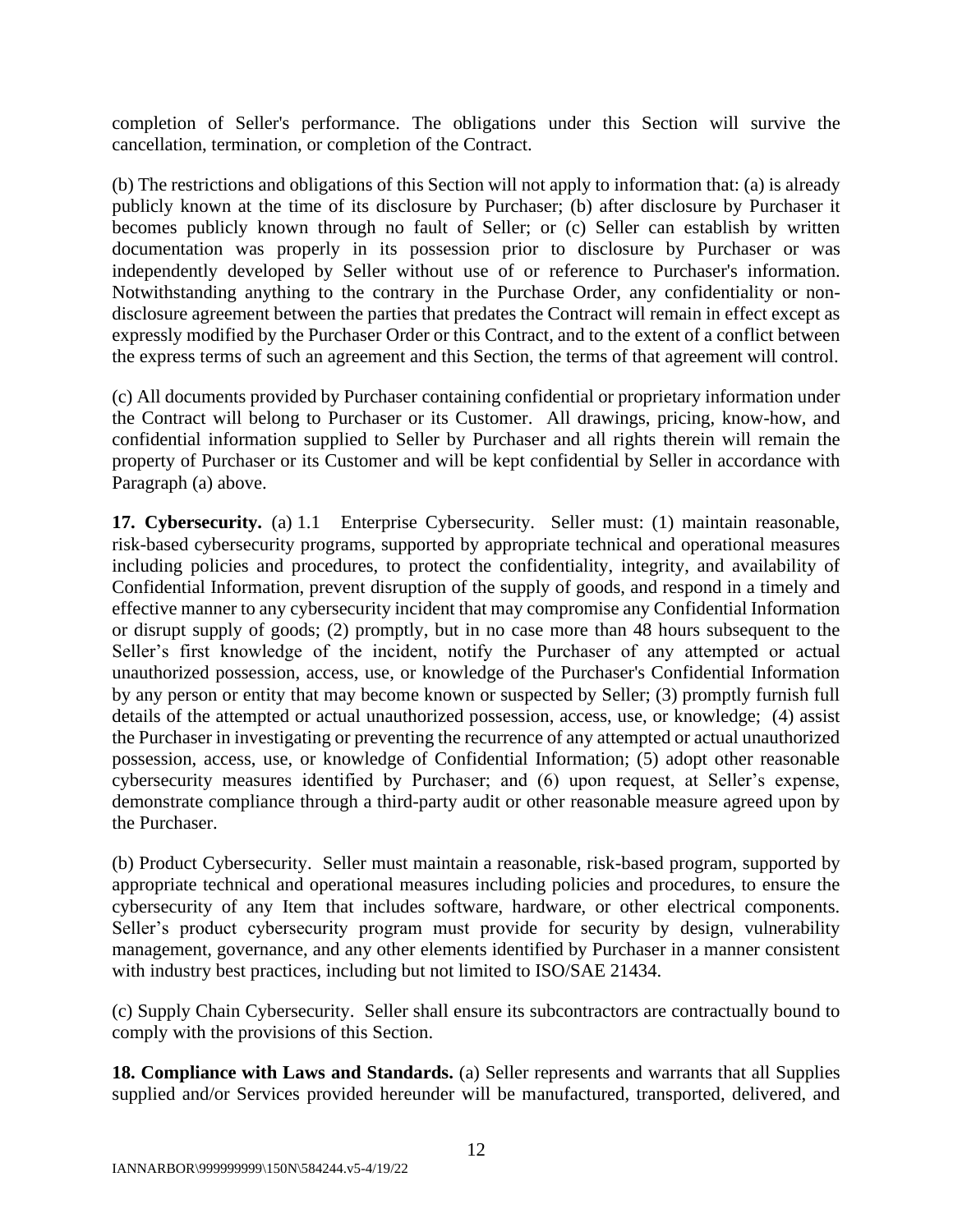performed in compliance with all applicable Federal, state, local and foreign statutes, ordinances, and regulations, as amended from time to time, including, without limitation, the Fair Labor Standards Act, the Occupational Safety and Health act, the Vietnam Era Veterans Readjustment Act, the Rehabilitation Act of 1973, 41 C.F.R. Section 1.13 relating to the Utilization of Minority Business Enterprises and all statutes, executive orders and regulations relative to equal employment opportunity and product safety, including those specifically stated below. Seller specifically agrees not to discriminate against any employee or applicant for employment based on race, religion, sex, age or natural origin. Seller further represents that neither it, nor its subcontractors, will utilize slave, prisoner or any other form of forced or involuntary labor in the supply of Supplies and performance of Services under the Contract. At Purchaser's request, Seller will certify in writing its compliance with the foregoing.

(b) *Environmental Laws.* Seller shall comply with all laws and standards adopted by Purchaser and its customers relating to the environment, including these, for example: (i) requiring design and materials to maximize the recycling of Supplies and end products; (ii) requiring marking of Supplies with material composition; (iii) applicable to handling waste and chemicals; (iv) applicable to reacting to environmental emergencies; (v) applicable to use of reusable packaging; and (vi) requiring compliance with regulatory emission requirements for manufacturing or importing vehicles and engines in the United States. Seller shall obtain and retain third party certificates of compliance with ISO 14001 for all of Seller's facilities that produce Goods or have a significant impact on the environment.

(c) *Conflict Minerals Reporting*. Seller warrants that, to its knowledge, no tantalum, tin, tungsten and/or gold ("Conflict Minerals"), contained in any good subject to this order, originated from the Democratic Republic of the Congo or an adjoining country, unless the Conflict Minerals were processed by a facility listed as compliant pursuant to the CFSI Conflict-Free Smelter Program. Seller agrees to abide by any additional terms and conditions in Purchaser's Conflict Minerals Policy or guidance, and to communicate to its sub-suppliers its own commitment to responsible sourcing and legal compliance. Seller agrees to cooperate and work with its sub-suppliers in an attempt to ensure traceability of Conflict Minerals at least to smelter or refiner level, to maintain and record all Conflict Minerals traceability documentation for five years, and to provide such documentation to Purchaser upon request.

(d) *Non-Segregated Facilities.* For Purchase Orders issued in the United States, Seller warrants that it is, and shall continue to be, in compliance with the requirements for non-segregated facilities set forth in 41 CFR Chapter 601.8. Seller warrants that it is and shall continue to be in compliance with any similar laws of the jurisdiction of production or destination of the Supplies and is an equal opportunity employer.

(e) *Controlled Substances.* Seller warrants that each chemical substance constituting or contained in the Goods sold is on the list of chemical substances compiled and published by the Administrator of the Environmental Protection Administration pursuant to the Toxic Substances Control Act (15 U.S.C. Sec. 2601 et. seq.) as amended, and any similar laws of the jurisdiction of production or destination of the Supplies and that the Supplies are not hazardous under any national, state/provincial, and/or local law of the jurisdiction of production or destination, except as clearly stated on the shipping and storage containers.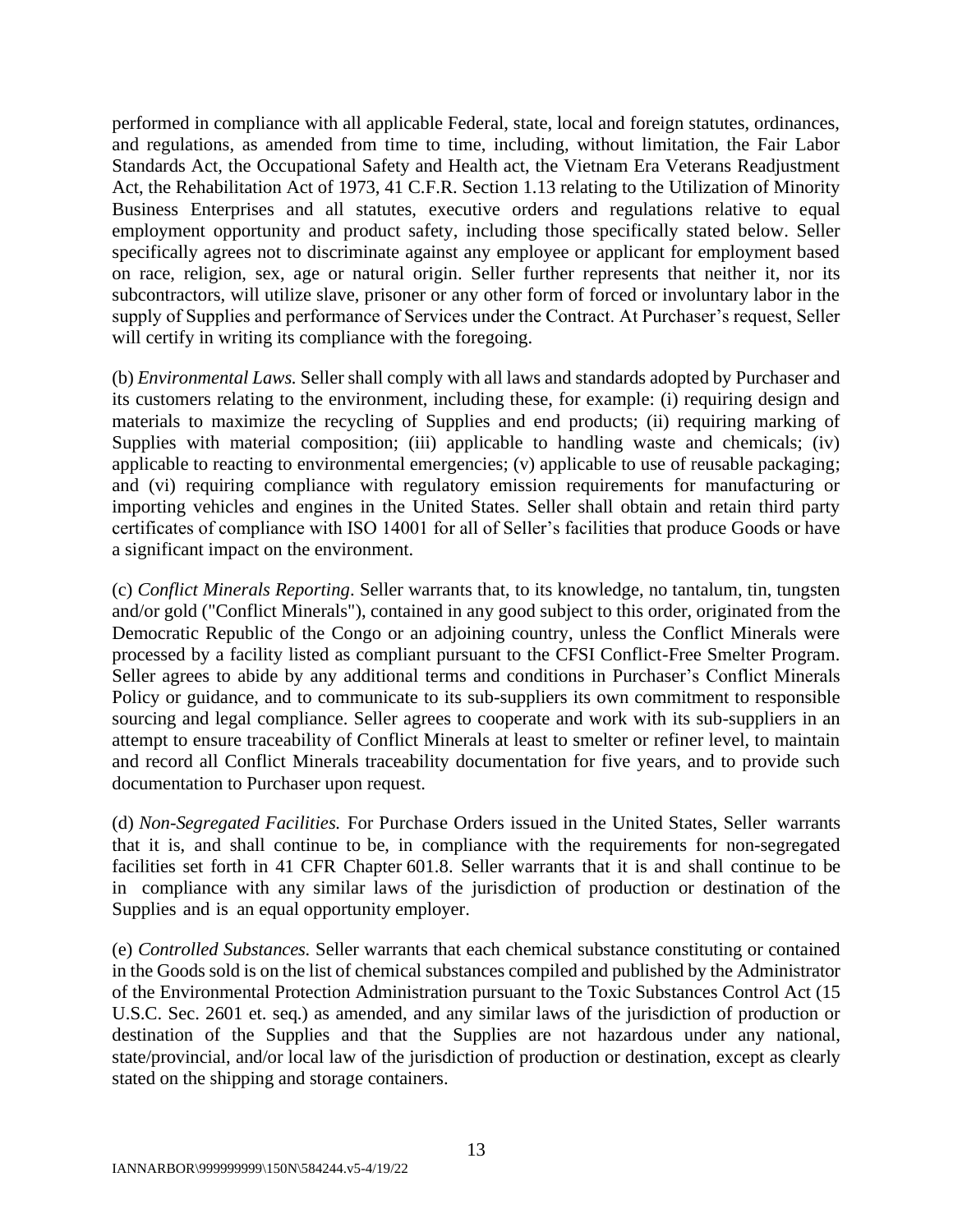(f) *Industry Standards and Law.* Seller warrants that it shall comply with all applicable industry standards and national, state/provincial and/or local laws, rules, regulations and ordinances/bylaws applicable to the Supplies and performance of a Purchase Order in the jurisdiction of production and destination of the Supplies.

(g) *Export and Economic Sanctions Laws*. This Contract and all items furnished by Purchaser to Seller in connection herewith shall at all times be subject to any and all applicable export control, economic sanctions and anti-terrorism laws and regulations of the U.S., Nuclear Safety and Control Act, United Nations Act, Special Economic Measures Act, Criminal Code, and in the case of the United States including, but not limited to, 10 CFR Part 810 and U.S. Export Administration Regulations, Nuclear Technology Regulations, and the embargoes and economic sanctions administered by the Office of Foreign Assets Control. Seller warrants that no equipment, materials, services, technical data, technology, software or other technical information or assistance furnished by Purchaser, or any product thereof, shall be exported or re-exported by Seller or its authorized transferees, if any, directly or indirectly, except to the consignee(s), if any, specified on this Terms, and in accordance with applicable law relating to export control, economic sanctions and antiterrorism. Further, Seller warrants that no such export or re-export will be made without the prior explicit authorization, in writing, of Purchaser and in accordance with any applicable U.S. or other relevant export control, economic sanctions and anti-terrorism laws and regulations to which Buyer is subject. The obligations in this Section shall survive any satisfaction, expiration, termination or discharge of any other contract obligations.

(h) *Seller's Import Obligations.* To the extent Supplies are to be delivered under these or other terms requiring Seller to deliver with duty and taxes paid to the destination country, Seller warrants that Buyer will not be a party to the importation of the Supplies, that the transaction(s) represented by an Order will be consummated after importation, and that Seller will neither cause nor permit Purchaser's name to be shown as "importer of record" on any customs declaration. Seller also warrants that it has resident or non-resident importation rights into the destination country with knowledge of the necessary import laws. If Seller is acting as the importer of record into a country for the delivery of Supplies to the Purchaser or its designee, including any component parts thereof, associated with a Purchase Order, Seller shall provide Purchaser required documentation and all necessary information for duty drawback purposes.

(i) *Ethical Standards*. Seller shall not: (i) give or offer to give any gift or benefit to Purchaser's employees; (ii) solicit or accept any information, data, services, equipment or commitment from Purchaser's employees unless it is specifically authorized in writing by Purchaser; (iii) solicit or accept favoritism from Purchaser's employees; (iv) enter into any outside business relationship with Purchaser's employees or suppliers without full disclosure to and prior approval of Purchaser's management; or (v) provide to or accept from suppliers any information regarding Purchaser or its business. For the purposes of this Section: "employee" includes members of the employee's immediate family and household, plus any other person who is attempting to benefit from his or her relationship to the employee; "Seller" includes all employees and agents of Seller; "gift or benefit" includes money, goods, services, discounts, favors and the like in any form but excluding items with a value of \$25.00 or less; "supplier" includes prospective, current and past suppliers; and "favoritism" means partiality in promoting the interest of Seller over that of other suppliers.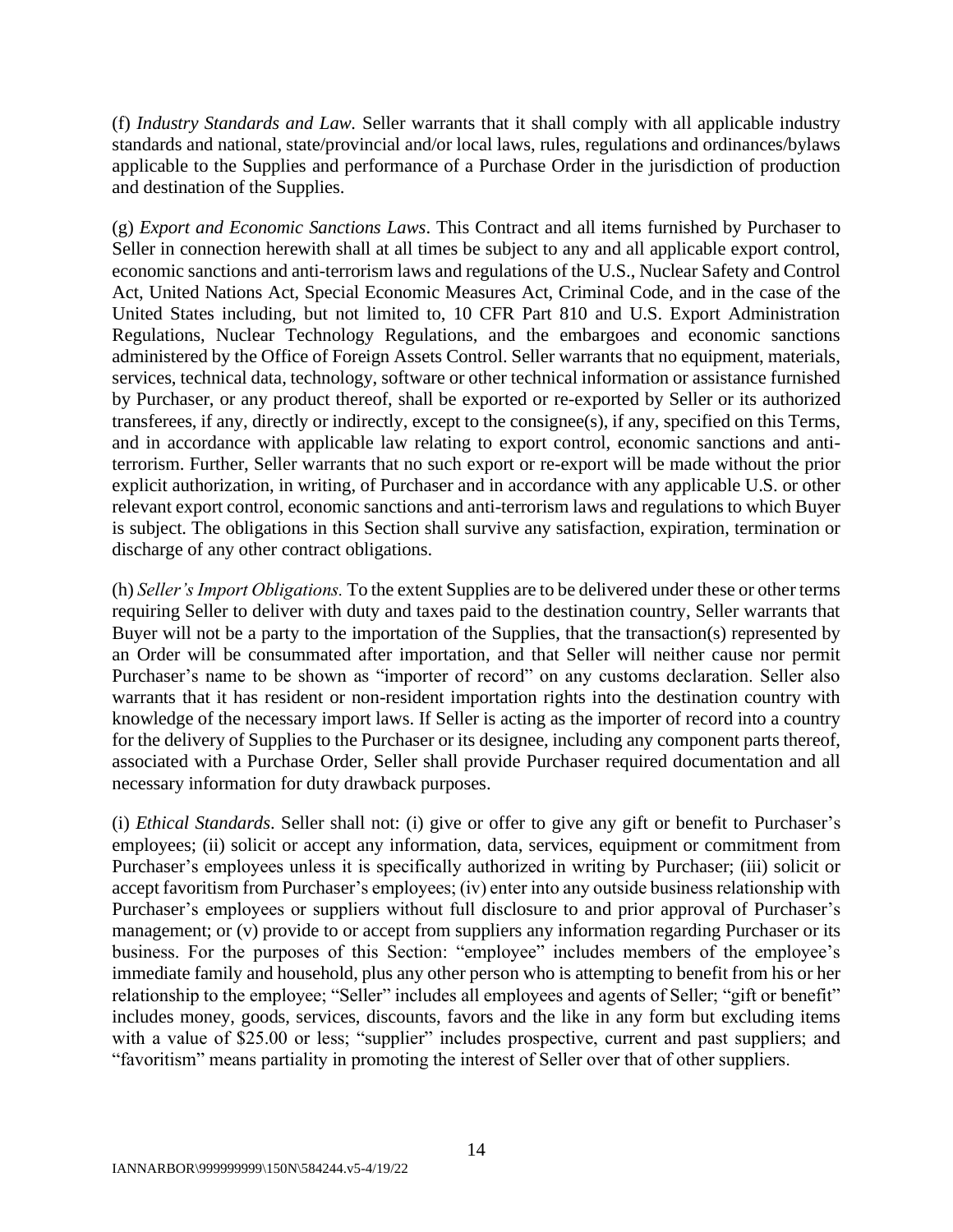(j) *Diversity and Inclusion*. Seller is encouraged to use its reasonable commercial efforts to increase purchases of goods and services from a diverse supply chain. Seller shall, in sourcing and its hiring practices, be open to any and all candidates, regardless of nationality or, for sourcing, the scale of the company, and evaluate them based on their overall strengths.

(k) *Corporate Responsibility and Sustainability*. Seller shall endeavor to promote and engage, both individually and with partners, in social contribution activities that help strengthen communities and contribute to the enrichment of society

**19. Intellectual Property.** (a) "Intellectual Property Rights," "IP Rights," or "Intellectual Property" means any patent, patented articles, patent applications, designs, industrial designs, copyrights, software, source code, algorithms, database rights, moral rights, inventions whether or not capable of protection by patent or registration, techniques, technical data, trade secrets, knowhow, and any other proprietary right, whether registered or unregistered, including applications and registrations thereof, all related and continuing rights, and all similar or equivalent forms of protection anywhere in the world.

(b) "Background IP" means any Intellectual Property Rights of either Party relating to the inventions, trade secrets, copyrights, know-how, designs, information, data, processes, methods, techniques, drawings, component board models, layouts, schematics, diagrams, functional blocks, cells, design rules, simulation models, software, test protocols, methods and patterns and other technology existing prior to this agreement. Background IP also includes modifications and improvements to Background IP developed outside of this agreement and Intellectual Property independently developed outside of this agreement.

(c) "Foreground IP" means any Intellectual Property Rights individually and independently developed by a Party under or in connection with this agreement. Foreground IP does not include: Background IP.

(d) Purchaser and Seller will each retain ownership of any Foreground Intellectual Property Rights that are solely created or made by their respective employees, agents or subcontractors ("Personnel"). Purchaser and Seller will jointly own any Foreground Intellectual Property Rights that are jointly created or made by Personnel of both Purchaser and Seller with the ability to grant licenses without consultation and no duty of accounting to each other for any use or purpose. Seller grants to Purchaser and causes its affiliates and Personnel to grant to Purchaser, an irrevocable, worldwide, nonexclusive, perpetual to the maximum extent permitted by law, royalty free, fully paid-up license, with right to sublicense, to all Foreground Intellectual Property Rights to make, have made, use, reproduce, modify, improve, prepare derivative works of, distribute, display, perform, offer to sell, sell and import, without limitation.

(e) Purchaser and Seller will each retain ownership of their respective Background Intellectual Property Rights. Seller hereby grants to Purchaser and causes its affiliates and Personnel to grant to Purchaser, an irrevocable, worldwide, nonexclusive, royalty free, fully paid-up license, with right to sublicense, to all Background Intellectual Property Rights to make, have made, use, reproduce, modify, improve, prepare derivative works of, distribute, display, perform, offer to sell,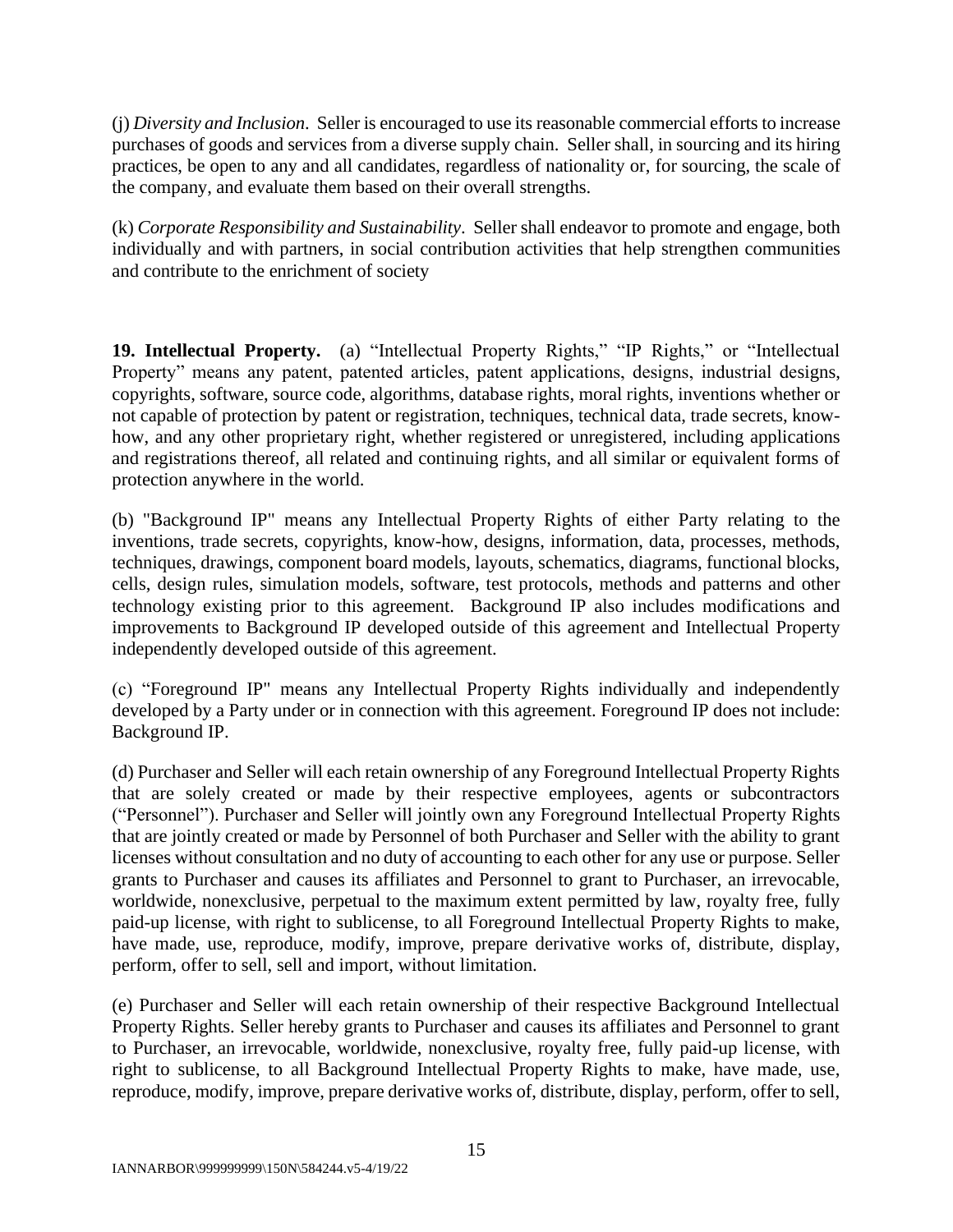sell and import the goods or services that are the subject of this agreement (the "Limited License"), provided that Purchaser, its affiliates or its Customer will only use this Limited License in the event that (i) Seller breaches or repudiates its obligations by being unable or unwilling to deliver goods or services, or (ii) in the event Seller is unable to supply goods or services as a result of a force majeure event or an inability to supply due to production issues, but in such event only for the duration of Seller's inability to supply. In no event will the term of the Limited License extend beyond the expiration date of this agreement.

(f) For the avoidance of doubt, Purchaser, its Customer, dealers, end users, and subcontractors have the right to repair, reconstruct, remanufacture, reflash, or rebuild the specific goods delivered under this agreement without payment of any royalty to Seller.

(g) When Supplies include computer programs, including, where applicable, object code (including microcode) and source code, and any enhancements, modifications, updates or releases relating thereto ("Software"), Seller shall obtain and provide to Purchaser unrestricted usage rights, which shall be freely transferable, and shall provide Purchaser with all documentation related to the Software, including a Software Bill of Materials, user manuals, training materials, product descriptions and applicable specifications, technical manuals and supporting materials, developed documents, and other printed or electronic information. No Software will contain copyleft materials or materials subject to any license that requires as a condition of use, modification, or distribution thereof, that such materials, or materials combined or distributed with such materials, be (1) disclosed or distributed in source code or similar form, (2) licensed for the purpose of making derivative works, or (3) redistributable at no charge.

**20. Intellectual Property Infringement.** Seller will indemnify Purchaser and its customers against and hold them harmless from all demands, claims, suits, liabilities, damages, judgments, costs and expenses, including attorney's fees resulting from any alleged infringement of any United States or foreign patent or any other intellectual property rights with respect to the Supplies provided or Services performed under the Contract.

**21. Title and Security Interests.** If full or partial payment is made to Seller prior to the delivery of all Supplies or the performance of all Services under the Contract, title to all Supplies identified to the Contract at the time of such payment or thereafter will pass to Purchaser, and Seller will be deemed a bailee of all Supplies remaining in its possession, but in no event will the risk of loss pass to Purchaser until the Supplies are delivered to the destination specified on the Purchase Order and accepted by Purchaser. Seller agrees to maintain insurance coverage in types and amount satisfactory to Purchaser for all Supplies that are or become so identified at any time to the Contract. Additionally, Seller grants to Purchaser a security interest in all Supplies that are or may become so identified, which security interest will be in addition to all other rights of Purchaser under the Contract or under applicable laws, and Seller agrees to execute financing statements or such other documents as Purchaser may reasonably require to perfect and protect that interest.

**22. Country of Origin.** Upon request, Seller shall promptly furnish to Purchaser all certificates of origin or domestic value-added and all other information relating to the costs and places of origin of the Supplies as may be required by Purchaser to comply with all customs, tariffs and other applicable Laws, including but not limited to Conflict Minerals. Seller shall comply with all such Laws and warrants that any such information that is supplied to Purchaser is true and that all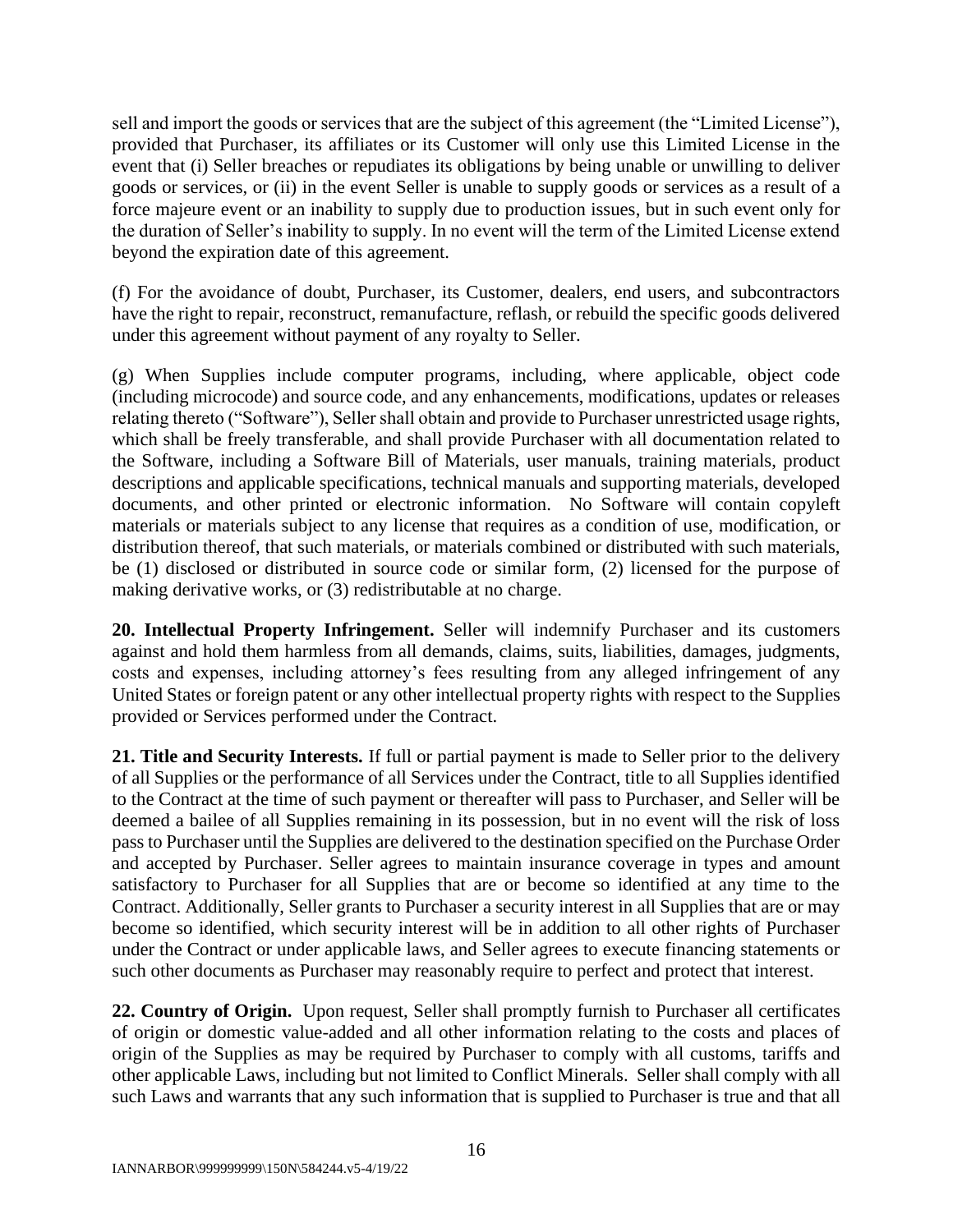sales covered by the Order will be made at not less than fair value under the anti-dumping laws of the countries to which the Supplies are exported.

**23. Subcontracts and Resales.** If the Contract indicates that it is being issued pursuant to the terms and conditions of a specific obligation between Purchaser (as a vendor) and another party, Seller will be subject to such terms and conditions to the same extent as Purchaser, including, without limitation, the matters of delivery time, specifications, capacity, liquidated damages, payment and warranties. If the Supplies are completed products which are to be resold by Purchaser in the condition purchased, without further processing, assembly or other manufacture, Seller will indemnify, defend and hold Purchaser harmless from all demands, claims, suits, liabilities, damages, judgments, costs and expenses, including attorney's fees, with respect to any injury to or death of any person or property damage based upon an allegation that such Supplies are defective in materials, workmanship or design, or Seller's failure to comply with the terms of the Contract in any other respect.

**24. Indemnification.** (a) Seller hereby assumes the entire, sole responsibility for any injury to person, including death, or damage to property of any kind or nature caused by, resulting from or in connection with the furnishing of Supplies or Services by Seller, its subcontractors, officers, agents, or employees. Purchaser shall not be responsible for any injury to person or damage to property resulting from use, misuse or failure of any equipment, materials, or apparatus ("Apparatus") furnished to Seller by Purchaser, and the use of any such Apparatus by Seller shall constitute acceptance by Seller of all responsibility for any claims for such injury or damage.

(b) Seller will defend, indemnify, and hold harmless Purchaser, Purchaser's officers, directors, employees, agents, representatives, successors and assigns, Purchaser's customers (both direct and indirect, including manufacturers of vehicles in which the Supplies are incorporated), and dealers and users of the products sold by Purchaser (or the vehicles in which they are incorporated) and the officers, directors, members, managers, partners, shareholders, employees, agents, heirs, successors, assigns and representatives of each (collectively, "Purchaser Indemnified Parties), against all damages, claims, or liabilities and expenses (including attorney's fees and other professionals' fees, settlements, releases and judgments) (collectively, "Losses") to the extent such Losses arise out of or relate in any way to Seller's breach of any representations, warranties or covenants; lack of performance or default in any obligations under the Contract; any cyber theft or cyber breach related to the Supplies or Services; any defect or non-conformance in the Supplies; any negligence or fault of the Seller in connection with the design or manufacture of the Supplies; any recall campaign, corrective service action , or other voluntary or involuntary action in which Purchaser or any Customer participates with respect to the Supplies; any spill, discharge or emission of hazardous wastes or substances; infringement of any intellectual property right or under any other legal or equitable theory related to the Supplies or Services supplied by Seller. Unless Seller has timely notified Purchaser in writing of its desire to undertake the defense of any claim or action for which Purchaser Indemnified Parties may be indemnified, and Purchaser has consented (in its sole discretion and upon such terms and conditions as it may determine) to such defense, Purchaser shall undertake the defense with counsel acceptable to the Purchaser Indemnified Party at Seller's expense, and Seller shall promptly reimburse Purchaser for all Losses upon request, and Seller shall have forfeited the right to contest or otherwise object to the amount, reasonableness, or necessity of such costs and expenses. Seller shall be liable for all costs related to any claim for which Seller undertakes the defense, including, but not limited to, payment of any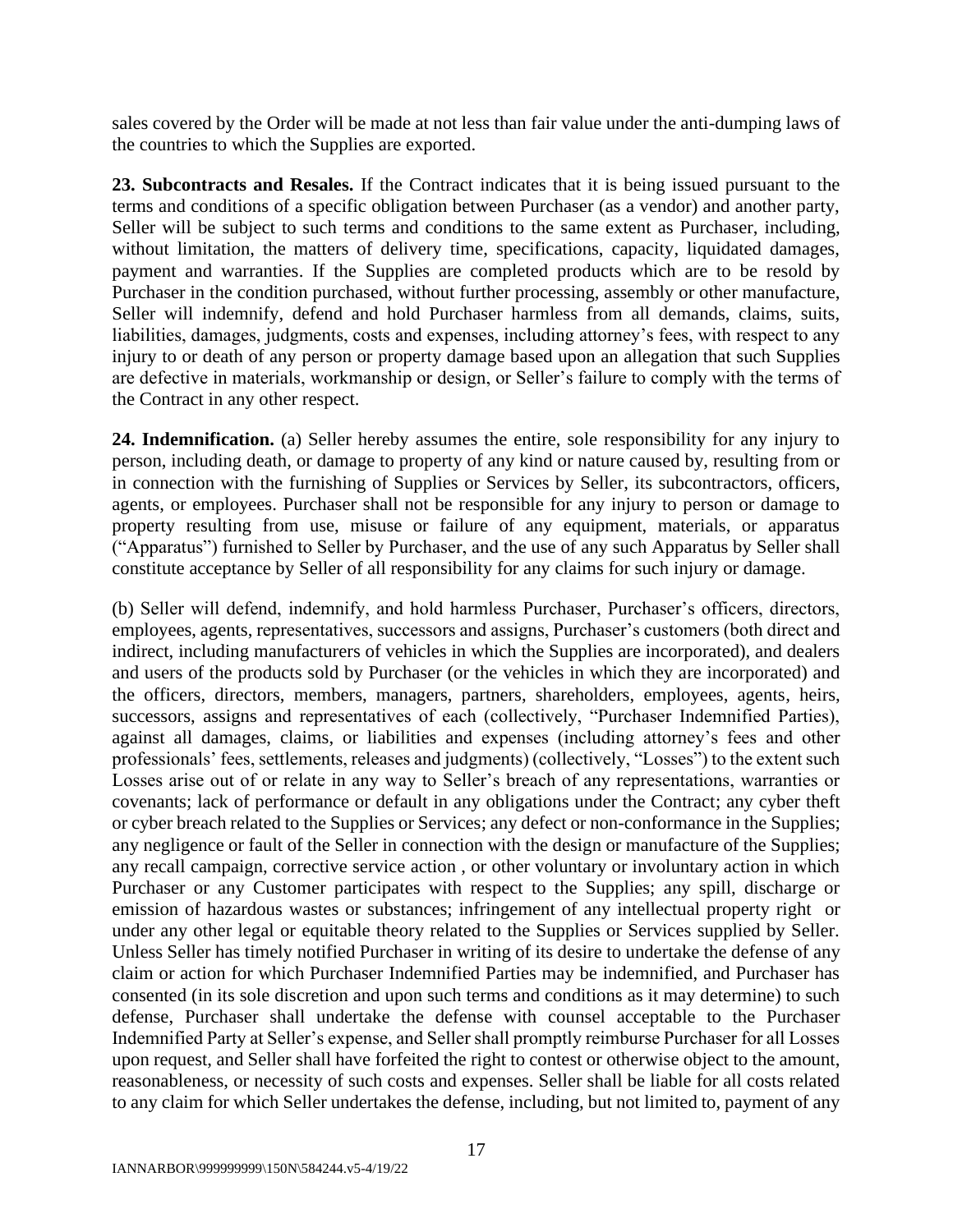judgment or settlement. Seller shall not settle any such claim without prior approval from the Purchaser Indemnified Party.

(c) If Seller performs any work on Purchaser's or Purchaser's customer's premises or utilizes the property of Purchaser or Purchaser's customer, whether on or off Purchaser's or Purchaser's customer's premises: (i) Seller will examine the premises to determine whether they are safe for the requested services and will advise Purchaser promptly of any situation it deems to be unsafe; (ii) Seller's employees, contractors, and agents will comply with all regulations and policies (including safety policies) that apply to the premises; and (iii) to the fullest extent permitted by law, Seller will indemnify and hold Purchaser Indemnified Parties harmless from and against any liability, claims, demands, or expenses (including attorney's fees and other professionals' fees, settlements, releases and judgments) for damages to the property of or personal injuries to any Purchaser Indemnified Parties or any other person or entity to the extent such damages arise out of or relate in any way to Seller's work on the premises or Seller's use of Purchaser's or Purchaser's customer's property.

(d) Seller's obligation to defend and indemnify under this Section will apply regardless of whether the claim arises in tort, negligence, contract, warranty, strict liability or otherwise. Purchaser has the right to be represented by and actively participate through its own counsel in the defense and resolution of any indemnification matters, at Seller's expense, even if Seller has undertaken and assumed the defense of any claim. The indemnification obligations of Seller set forth in this Contract, including this Section, are independent of and in addition to any insurance and warranty obligations of Seller. The indemnification obligation under this Section shall not be limited in any way by any limitation on the amount or type of damages, compensation or benefits payable by or for the benefit of Seller under Workers' Compensation Acts, occupational disease acts, disability benefits acts or other employee benefits acts.

**25. Installation.** In the event the Contract covers installation of Seller's products on Purchaser's premises or on the premises of Purchaser's customers or other work on such premises, Seller will indemnify and hold Purchaser harmless from all Losses with respect any injury or death of any person or property damage arising out of such work by Seller, its subcontractors and the employees, agents or representatives of any of them. Seller will furnish to Purchaser on demand an insurance carrier's certificate showing that Seller has worker's compensation, public liability and property damage insurance with coverages and limits satisfactory to Purchaser.

**26. Causes beyond Purchaser's Control.** The Contract is subject to modification or cancellation by Purchaser in the event of fires, natural disasters, pandemics, accidents, strikes, labor disputes, governmental acts, or any other conditions, whether of the class of causes enumerated below or otherwise beyond Purchaser's control. In such event, Purchaser will have no obligation or liability of any kind to Seller on account of such cancellation or modification.

**27. Force Majeure.** Any delay or failure of either party to perform its obligations shall be excused if, and to the extent, that it is caused by an event or occurrence beyond the reasonable control of the party and without its fault or negligence. By way of example, this includes acts of God; restrictions, prohibitions, priorities or allocations imposed by or actions taken by any governmental authority (whether valid or invalid); embargoes; fires; floods; windstorms; explosions; riots; insurrection; natural disasters; wars; sabotage; inability to obtain power; or court injunction.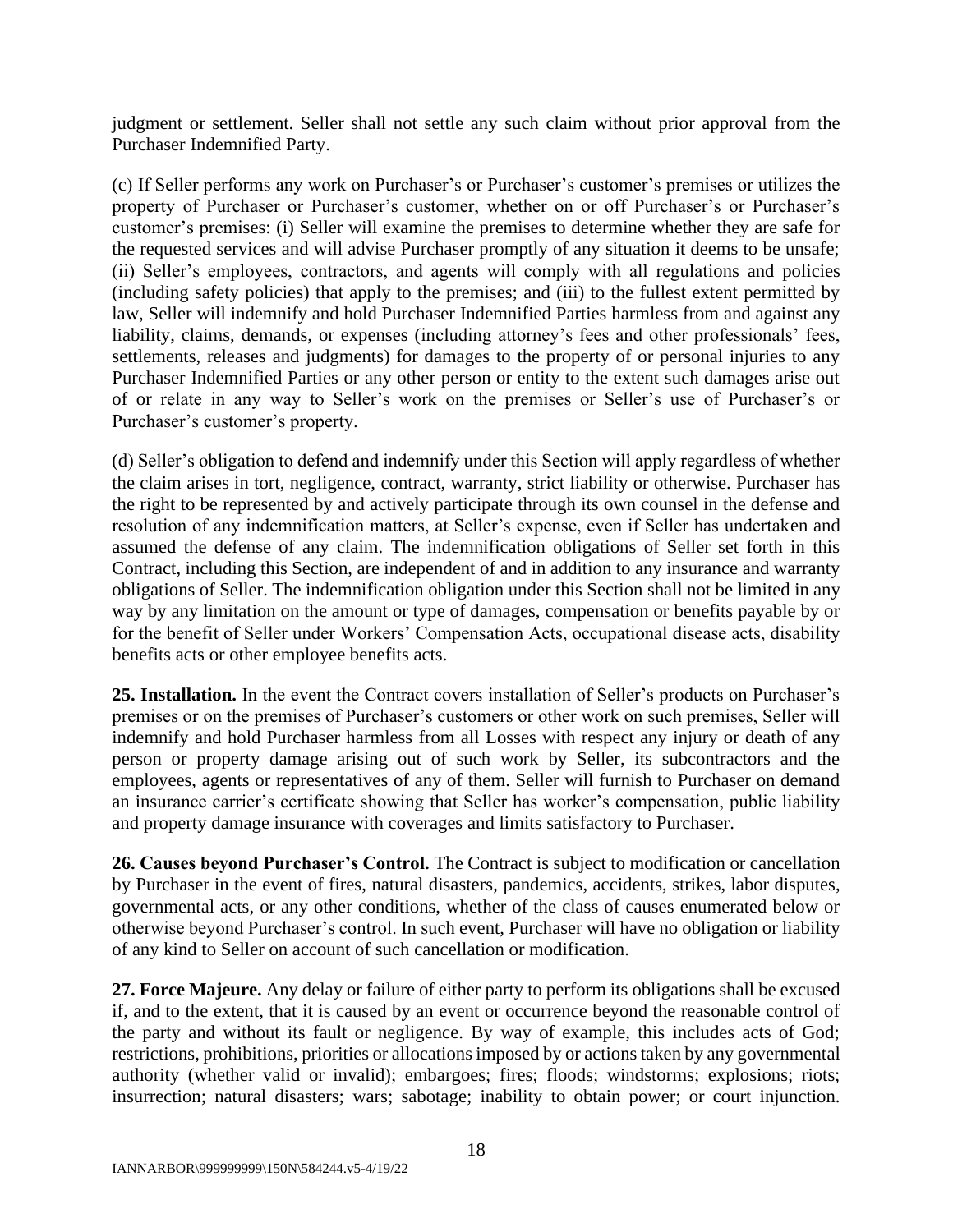Written notice of such delay (including the anticipated duration of the delay) must be given to the other party as soon as possible after the occurrence (but no more than ten (10) days after). During the delay or failure to perform by Seller, Purchaser, at its option: (a) may purchase the Supplies from other sources and reduce its schedules to Seller by such quantities, without liability to Seller; (b) may ask Seller to deliver to Purchaser, at Seller's expense, all finished Supplies, work in process and parts and materials produced or acquired for work under the Contract; or (c) have Seller provide the Supplies from other sources in quantities and at a time requested by Purchaser and at the price set forth in the Contract. In addition, Seller, at its expense, shall take all necessary actions to ensure the supply of the Supplies to Purchaser during any anticipated labor disruption or slowdown resulting from the expiration of Seller's labor contracts. If Purchaser requests, Seller shall, within ten (10) days of Purchaser's request, provide adequate assurance that the delay will cease within 30 days of Purchaser's request. If the delay lasts more than 30 days or Seller does not provide adequate assurances that the delay will cease within 30 days, Purchaser may immediately terminate the Purchase Order and any funds previously paid by or on behalf of Purchaser shall be promptly returned to Purchaser. Strikes, labor disputes, or other foreseeable events affecting Seller's performance of its obligations shall not be considered an event of force majeure.

**28. Disaster Recovery.** Seller agrees to implement disaster recovery procedures and policies that conform to the best standards and practices of Seller's industry to the effect that Seller's performance of this Contract shall continue with no more than minimal interruption in the event of disaster, casualty and/or any other contingency, including labor strikes and other such foreseeable events, contemplated by such disaster recovery procedures and policies. Seller shall give Purchaser prompt notice of any disaster, casualty, potential labor strike, or other contingency which may delay or prevent Seller's performance of this Contract, and Seller shall use its best efforts to resume performance as soon as possible thereafter; provided, that no such disaster, casualty or other such contingency shall operate to limit, diminish, abrogate or delay the exercise of any rights or remedies of Purchaser in the event of any failure of Seller to perform this Contract in accordance with the terms, provisions and conditions thereof.

**29. Transition of Supply.** (a) In connection with the expiration, cancellation or termination of the Contract by either party, in whole or in part, for any or no cause (including, without limitation, Purchaser's decision to change to an alternate source for manufacture of the Supplies whether or not to a Purchaser-owned or operated facility), Seller shall fully cooperate in the transition of supply. Seller will continue production and delivery of all Supplies as ordered by Purchaser, at the prices and in compliance with the terms of the Purchase Order, without premium or other condition, during the entire period reasonably needed by Purchaser to complete the transition to the alternate source, but in no event will such reasonable time be less than thirty (30) days. Subject to Seller's reasonable capacity constraints, Seller will provide special overtime production, storage and/or management of extra inventory of Supplies, extraordinary packaging and transportation and other special services (collectively, "Transition Support") as expressly requested by Purchaser in writing.

(b) At no additional cost to Purchaser, Seller will promptly provide all requested information and documentation regarding, and access to, Seller's manufacturing process, including on-site inspections, bill-of material data, tooling and process detail and samples of Supplies and components. Seller shall provide all notices necessary or desirable for Purchaser to resource the Purchase Order to an alternative supplier.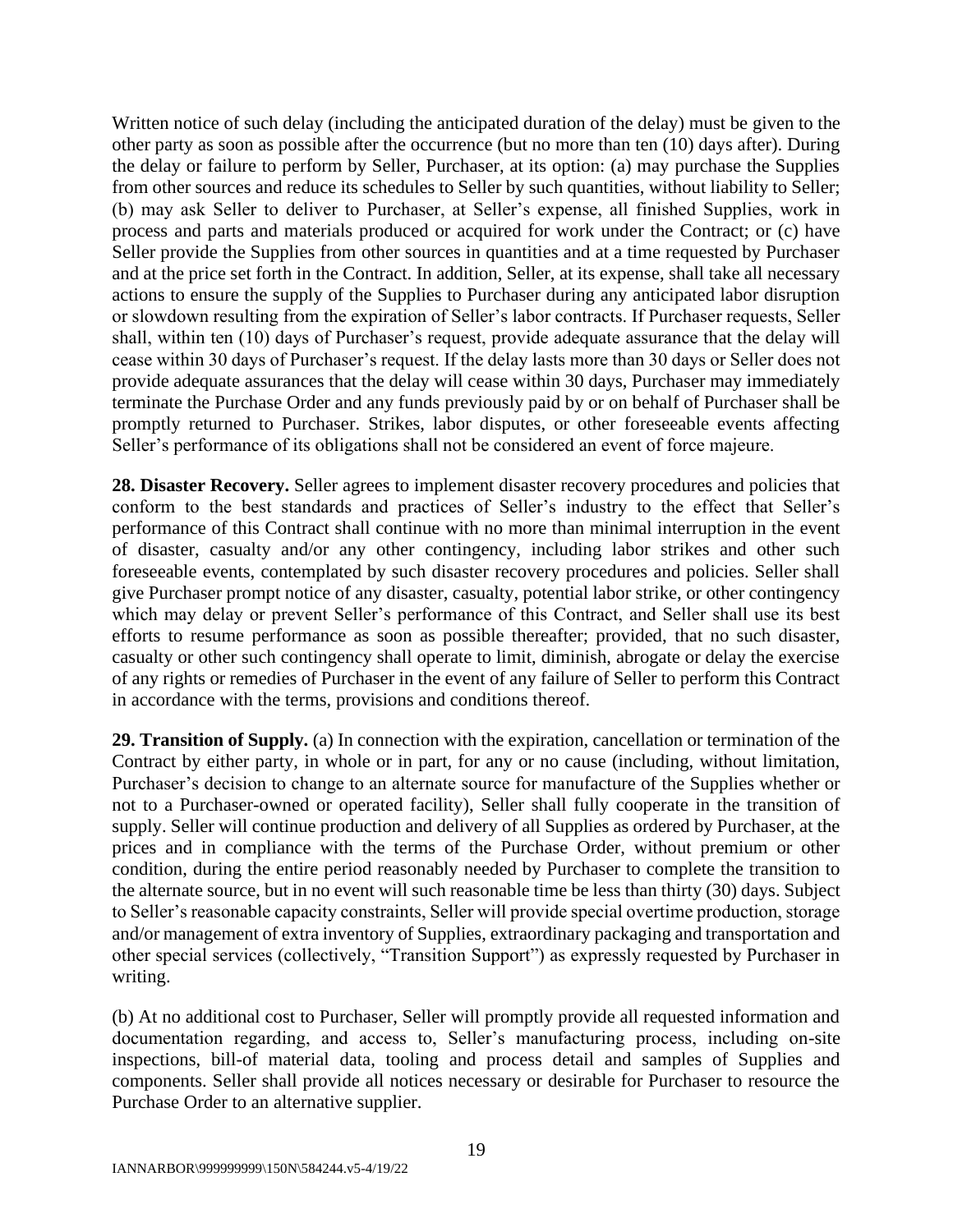(c) If and when requested by Purchaser, Seller will return to Purchaser all Purchaser's Property in as good condition as when received by Seller (reasonable wear and tear excepted) and will comply with Seller's obligations relating to Seller's Property in these terms and in relation to subcontracts.

(d) If resource of the Supplies occurs for reasons other than Seller's termination or breach, Purchaser will, at the end of the transition period, pay the reasonable, actual cost of Transition Support as requested and incurred, provided that, upon request, Seller has advised Purchaser prior to incurring such amounts of its estimate of such costs. If the parties disagree on the cost of Transition Support, Purchaser will pay the agreed portion to Seller and pay the disputed portion into third-party escrow for disbursement by arbitration.

(e) In the case of termination, Seller shall provide all reasonable cooperation and assistance to transition the business to Purchaser's designated successor Seller. Seller will timely and fully carry out all other actions necessary or helpful to ensure an orderly transition including, but not limited to bank builds or other actions as directed by Purchaser or Purchaser's customer, and full knowledge transfer to the successor Seller. Seller will act in a manner that is respectful of the successor Seller, and help to ensure continuity of, and minimizes any adverse impact on Purchaser and its customer. Seller will not be entitled to any additional or new compensation in connection with development or execution of the transfer. Seller's obligations under this Section shall be absolute and such obligations may not be withheld or conditioned by Seller for any reason whatsoever, including, but not limited to, any disputes among the parties for payments or otherwise.

**30. Tooling and Equipment.** (a) Seller shall not purchase any tooling or equipment ("Tooling") for the account of Purchaser or charge Purchaser for any Tooling except as authorized in the Purchase Order or in a Tooling purchase order. Seller represents that the price in the Purchase Order or the Tooling purchase order for the tooling is Seller's cost and that there is no mark-up for profit (unless as authorized in this Section or otherwise authorized in writing by Purchaser).

(b) If Seller is responsible for fabricating or acquiring Tooling, such Tooling shall: (i) comply with any specifications provided by Purchaser (or, where directed by Purchaser, those of Purchaser's customer); and (ii) be capable of producing Supplies that satisfy the Purchase Order, including meeting any volume requirements or estimates provided to Seller during the life of the product as well as satisfying the requirements for service parts. Seller represents and warrants that the Tooling fabricated or acquired by Seller does not infringe on the intellectual property of a thirdparty. Seller shall defend, hold harmless and indemnify Purchaser Indemnified Parties against any suit, claim or action for actual or alleged direct or contributory infringement of or inducement to infringe any intellectual property and against any resulting Losses arising in any way to the Tooling including any claim against Purchaser that the infringement arose out of compliance with Purchaser's specifications. If the use of the Tooling for manufacture of the Supplies is enjoined or, in Purchaser's sole judgment, is likely to be enjoined, Seller will, at Purchaser's election and Seller's sole expense, procure for Purchaser to right to continue using the Supplies or modify the Tooling so it becomes non-infringing. Time is of the essence for Seller's acquisition or fabrication of Tooling. Seller shall provide Tooling progress reports on Purchaser's request and shall promptly notify Purchaser in writing if it believes that the Tooling might not be completed by the completion date specified on the Purchase Order.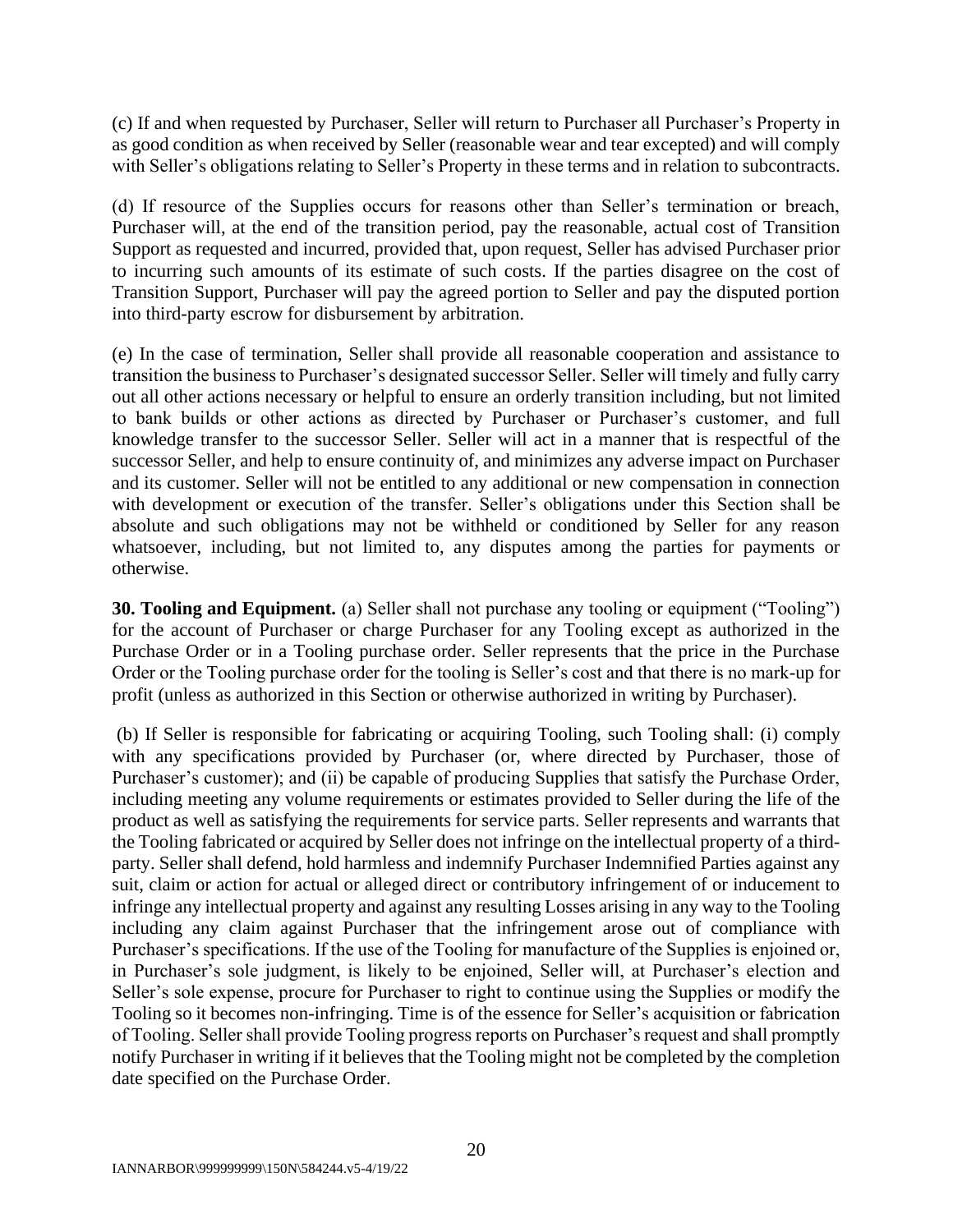(c) If all or part of the fabrication, modification, repair or refurbishment of Tooling will be subcontracted to a third-party toolmaker, the Seller will: (i) give Purchaser advance written notice of the identity of the toolmaker and the location of the Tooling; (ii) inform the toolmaker in writing that it is a bailee-at-will, through the Seller, of Tooling owned by the Purchaser; and (iii) be solely responsible for payments to the toolmaker. The Purchaser has no obligation to the Seller or subcontractor other than payment to the Seller of the Purchase Order. If a subcontractor brings an action against the Seller for payment of the Tooling, the Seller will not join the Purchaser in the action and Seller will take all actions necessary to resolve the action and avoid any disruption in Seller's obligations under the Contract.

(d) Seller shall be entitled to receive payment only after the Tooling is completed. Tooling is not complete until Seller, at its own expense, has successfully completed all required testing (including, for Tooling used in connection with motor vehicle parts production, completion of the PPAP process and signed approval of the PSW, Warrant, or similar documentation) and has submitted all necessary documentation. Seller shall be entitled to receive payment only after and to the extent of, and in proportion to, Purchaser's actual receipt of such reimbursement or other payment from Purchaser's customer.

(e) If Seller's primary business is to fabricate Tooling, Seller will be permitted a reasonable profit percentage as indicated by the Purchase Order. In the absence of a mutually accepted profit percentage, Purchaser will determine a reasonable profit percentage following the completion of its audit. Seller will invoice Purchaser for (and Purchaser will only be obligated to pay) the lower of Seller's actual cost plus such profit percentage or the amount set forth in the Purchase Order.

(f) Seller will provide to Purchaser, as requested, access to Seller's premises and all documentation relating to the Tooling, prior and subsequent to payment, to inspect work performed and to verify charges submitted by Seller against the Purchase Order. For any Tooling or parts thereof that Seller obtains from any third party, Seller will provide Purchaser with such access and documentation to the ultimate production source. Seller will have ninety (90) days from the date Purchaser notifies Seller of Purchaser's intention to audit Seller to provide the requested access and copies of requested documentation for Purchaser's exclusive use and records. Any information submitted following such ninety (90) day period need not be considered by Purchaser. The price set forth in the Purchase Order will be adjusted to credit Purchaser in the amount, if any, by which the price exceeds Seller's actual cost as verified. Seller will not disclose to any third party, except for its attorneys and professional advisors who are required to maintain confidentiality, the results of such Tooling audits or any adjustments made by Purchaser to the prices and amounts payable to Seller as a result of such audit. Seller will retain (and cause its Tooling sub-suppliers to retain) all cost records for a period of three (3) years after receiving final payment of the charges.

(g) To the extent permitted by applicable law, any payments made by Purchaser for Purchaserowned Tooling that is manufactured by a third-party are expressly intended by Purchaser to be held in trust for the benefit of any subcontractor(s) used by Seller to produce the Purchaser-owned Tooling that are covered by such payments and Seller agrees to hold such payments as trustee in trust for such subcontractor(s) until Seller has paid the subcontractor(s) in full for the Purchaserowned Tooling. Seller acknowledges and agrees that such subcontractor is an intended third party beneficiary of the terms of this Section relating to the trust and as such, such Tooling subcontractor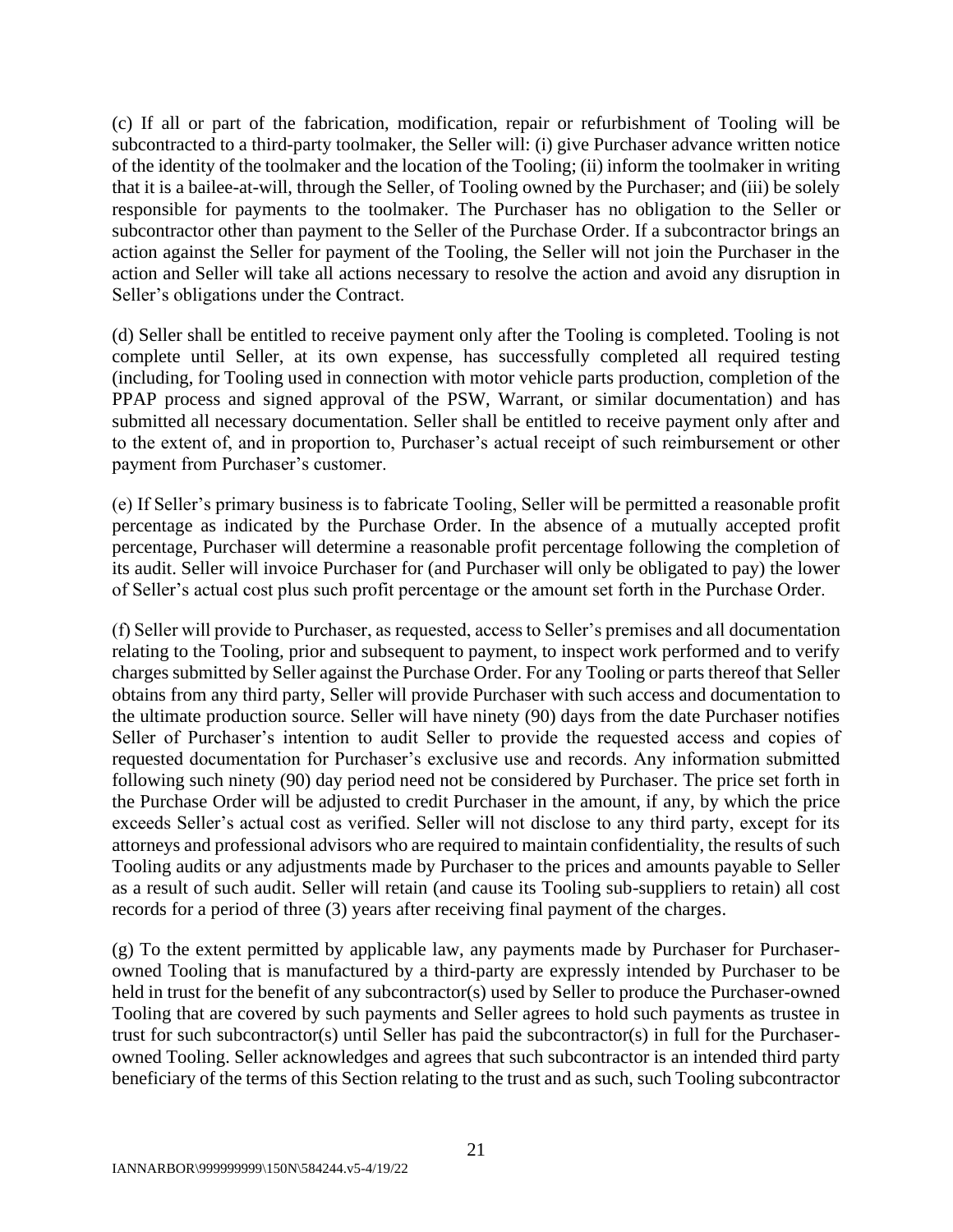shall have the right to enforce these terms of this Section directly against Seller in subcontractor's own name.

**31. Assignment.** Seller may not delegate its duties nor assign its obligations hereunder without the prior written consent of Purchaser. Seller acknowledges that Purchaser has the right to assign this Agreement to its customer.

**32. Insurance.** Seller will maintain insurance coverage with insurance carriers acceptable to Purchaser and in the amounts set forth in Exhibit A. Seller will furnish to Purchaser either a certificate showing compliance with these insurance requirements or certified copies of all insurance policies within 10 days of Purchaser's written request. The certificate will provide that Purchaser will receive 30 days' prior written notice of any termination or reduction in the amount or scope of coverage. Seller's furnishing of certificates of insurance or purchase of insurance will not release Seller of any of its obligations or liabilities under this Contract.

**33. Waiver.** Either party's failure to insist on the performance by the other party of any term or failure to exercise any right or remedy reserved in this Contract, or either party's waiver of any breach or default hereunder by the other party shall not, thereafter, waive any other terms, conditions, rights, remedies, breaches or defaults, whether of the same or a similar type or not.

**34. Severability.** If any provision of this Contract, or portion of any provision, is declared or found to be unenforceable, the balance of this Contract or such provision shall be interpreted and enforced to the greatest extent possible as if the unenforceable provision or portion had never been a part.

**35. Survival.** The obligations of Seller to Purchaser survive termination of the Contract, except as otherwise provided in the Contract.

**36. Interpretation.** No provision may be construed against the Purchaser as the drafting party. Section headings are for convenience or reference only, and do not effect the meaning of the Contract.

**37. No Publicity.** Seller will not advertise, publish or disclose to any third party (other than to Seller's professional advisors on a confidential and need-to-know basis) in any manner the fact that Seller has contracted to furnish Purchaser the Supplies covered by the Contract or any terms of the Contract (including prices), or use any trademarks or trade names of Purchaser or its Customer in any press release, advertising or promotional materials, without first obtaining Purchaser's written consent.

**38. Relationship of Parties.** Seller and Purchaser are independent contracting parties and nothing in the Contract will make either party the employee, agent or legal representative of the other for any purpose. The Contract does not grant either party any authority to assume or to create any obligation on behalf of or in the name of the other.

**39. Conflict of Interest.** Seller represents and warrants that its performance of the Contract will not in any way conflict with any continuing interests or obligations of Seller or its employees or contractors. Seller further warrants that while the Contract is in effect, Seller and those of its employees and contractors participating in the performance of the Contract will refrain from any